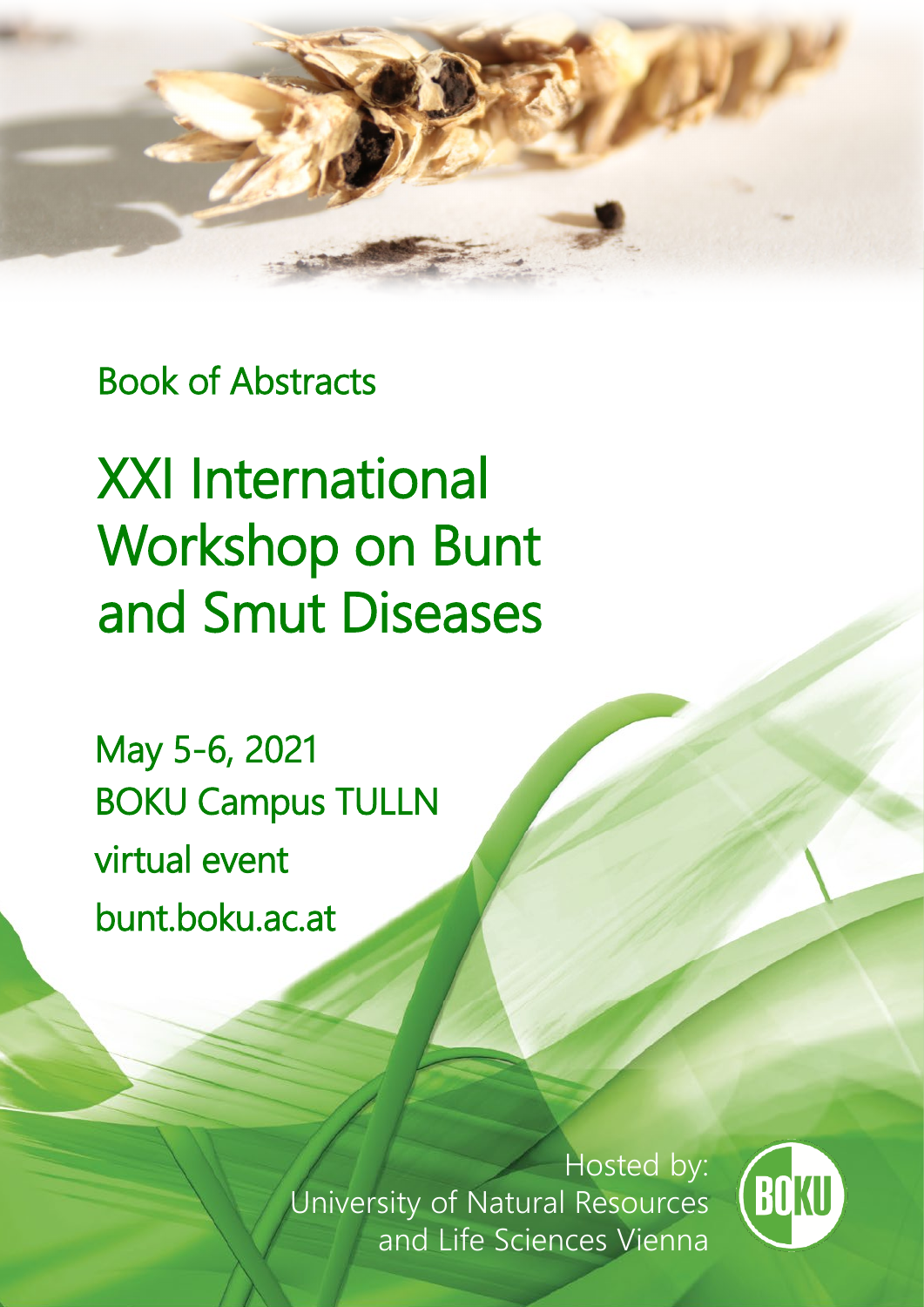## **Book of Abstracts XXI International Workshop on Bunt and Smut Diseases**

May 5-6, 2021, BOKU Campus TULLN virtual event bunt.boku.ac.at

Organized and hosted by: **University of Natural Resources and Life Sciences, Vienna** Institute of Biotechnology in Plant Production & Institute of Plant Breeding Konrad Lorenz Str. 20, 3430 Tulln, Austria

Co-organized by the H2020 funded projects: **ECOBREED** & **LIVESEED**

### **International Organizing Committee**

Hermann Buerstmayr, BOKU, Austria Jinali Chen, University of Idaho, USA David Hole, Utah State University, USA Veronika Dumalasova, VURV Praha, Czech Republic Anders Borgen, Agrologica, Denmark Fabio Mascher, Agroscope, Switzerland

### **Conference Secretary**

Susanne Weber, BOKU, Austria

**Cover Photo** © Magdalena Ehn, BOKU, Austria







Horizon 2020 Grant agreement No 771367



Disclaimer

The project ECOBREED: "Increasing the efficiency and competitiveness of organic crop breeding" has received funding from the European Union's Horizon 2020 research and innovation programme under Grant Agreement No 771367.

The Collaborative Project LIVESEED: "Improving the performance of organic agriculture by boosting organic seed and plant breeding efforts across Europe" has received funding from the European Union's Horizon 2020 research and innovation programme under the Grant Agreement No 727230 , and by the Swiss State Secretariat for Education, Research and Innovation (SERI) under contract number 17.00090.

The opinions expressed and arguments employed herein do not necessarily reflect the official views of the EC and the Swiss government. Neither the European Commission/SERI nor any person acting behalf of the Commission/SERI is responsible for the use which might be made of the information provided in this document.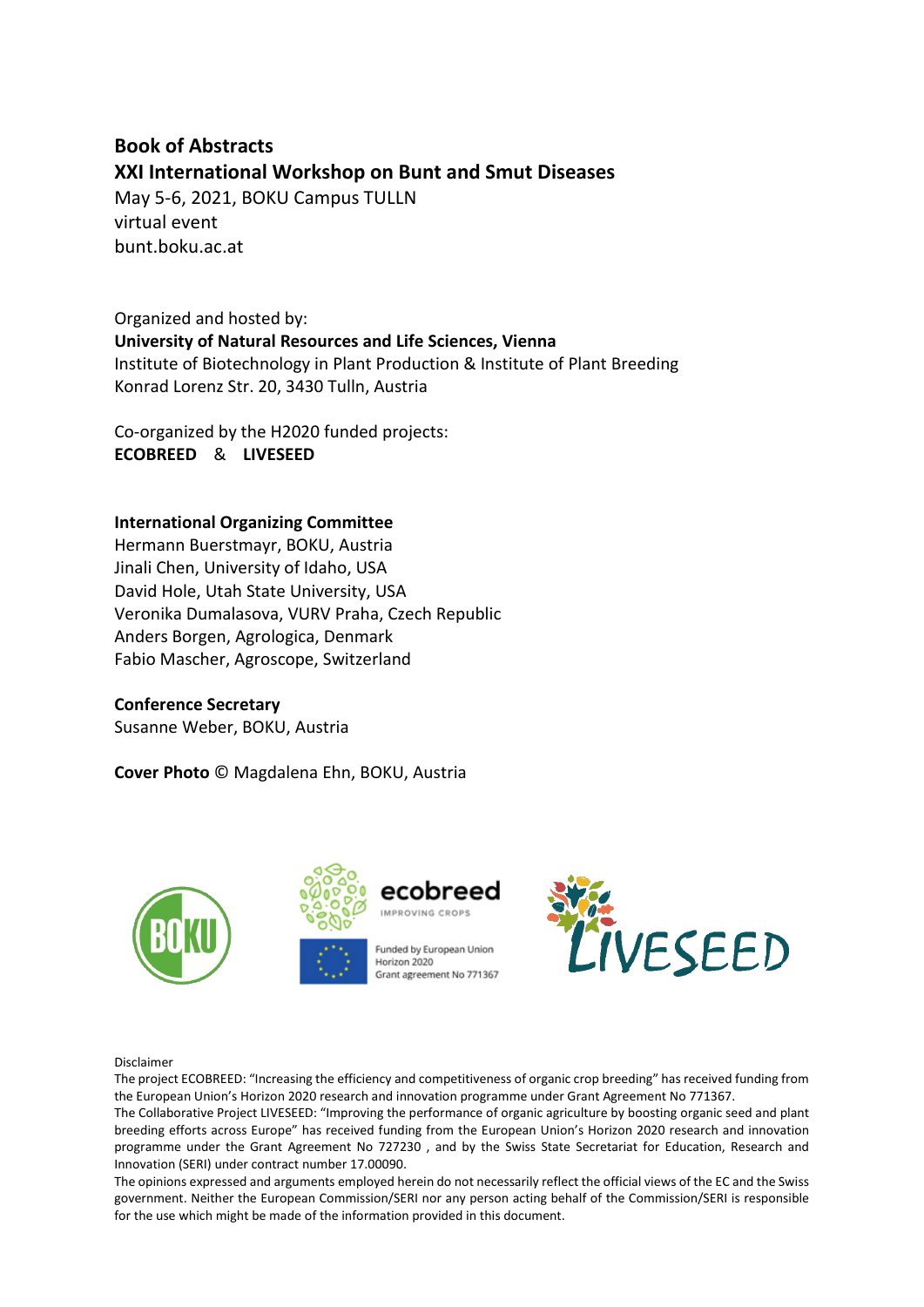### **Table of contents**

| Status of Tilletia spp. in Serbia - past, present, future                                                                                                                                                                                                                                                                        |
|----------------------------------------------------------------------------------------------------------------------------------------------------------------------------------------------------------------------------------------------------------------------------------------------------------------------------------|
| Common bunt: study of prevalent virulences in France and development of a resistance test for<br>registration in the French Catalogue of common wheat varieties<br>Orgeur Geoffrey   Cadot V.   Baldwin T.   Gombert J.   Fontaine L.   du Cheyron P.   Bruyère J.                                                               |
| Development of a qualitative and quantitative qPCR assay to detect teliospores of Tilletia<br>controversa in wheat seed samples<br>Monika K. Forster   Somayyeh Sedaghatjoo   Wolfgang Maier   Berta Killermann   Ludwig                                                                                                         |
| Inter- and intraspecies genomic comparison of Tilletia caries, T. controversa, and T. laevis<br>Somayyeh Sedaghatjoo   Monika K. Forster   Berta Killermann   Wolfgang Maier  7                                                                                                                                                  |
| Transcriptome analysis of wheat spikes infected by Tilletia controversa Kühn and characterization of<br>histological changes in resistant and susceptible varieties                                                                                                                                                              |
| Assessment of two quantitative trait loci for dwarf bunt resistance in winter wheat grown in Pacific<br>Northwest of the USA<br>Jianli Chen   Rawnaq Chowdhury   David Hole   Margaret Krause   Tyler Gordon 9                                                                                                                   |
| Mapping common bunt resistance loci in Canadian wheat cultivar AAC Tenacious<br>Raman Dhariwal   Therese Despins   Reem Aboukhaddour   Harpinder S. Randhawa  10                                                                                                                                                                 |
| Association mapping for common bunt resistance in wheat<br>Philipp Matthias Steffan   Anders Borgen   Anna Maria Torp   Søren K. Rasmussen   Gunter                                                                                                                                                                              |
| Network-based GWAS of race-specific resistances to common bunt (Tilletia caries) in wheat                                                                                                                                                                                                                                        |
| Is Bt8 located at Chromosome 6D and closely linked to Bt10?                                                                                                                                                                                                                                                                      |
| Reaction of Czech registered varieties and sources of resistance to common bunt and dwarf bunt                                                                                                                                                                                                                                   |
| Evaluation of Genomic Selection methods for dwarf bunt resistance in wheat                                                                                                                                                                                                                                                       |
| Summary on current research activities on resistance to bunt in winter wheat at the University of<br>Natural Resources and Life Sciences Vienna<br>Madgalena Ehn   Barbara Steiner   Sebastian Michel   Iris Fallbacher   Anica Leonhard  <br>Elisabeth Ritzer   Heinrich Grausgruber   Maria Buerstmayr   Hermann Buerstmayr 17 |
| Starke-II NIL based common bunt resistance gene mapping                                                                                                                                                                                                                                                                          |
| Bunt resistant varieties, breeding and variety development at Saatzucht-Donau, Austria                                                                                                                                                                                                                                           |
| Studies on variability and host resistance for Karnal bunt of wheat in India<br>M. S. Saharan   Malkhan S. Gurjar   Niharika Mallick   Niranjana M.   Vinod   Rashmi Aggarwal 21                                                                                                                                                 |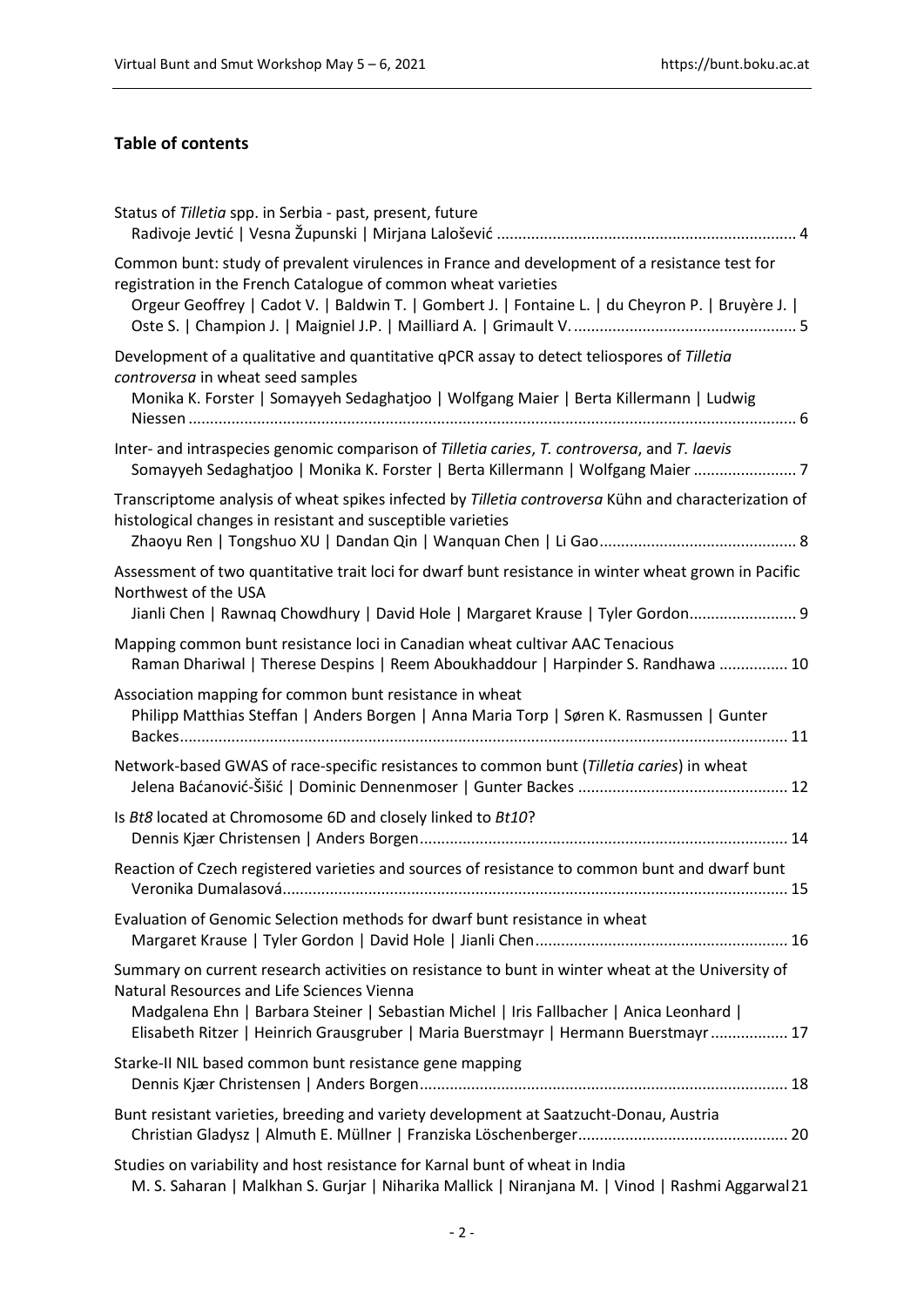| Bunt and smut diseases in cereal seed production                                                                                                                                                          |
|-----------------------------------------------------------------------------------------------------------------------------------------------------------------------------------------------------------|
| Bunt management in cereal seed networks: the case of Rete Semi Rurali's Community Seed Bank in<br>Italy<br>Bettina Bussi   Matteo Petitti   Giuseppe de Santis   Riccardo Franciolini   Riccardo Bocci 23 |
| Control of common bunt in organic wheat cultivation                                                                                                                                                       |
| Common bunt management on organic wheat: multi-factorial, knowledge-based<br>Stephanie Klaedtke   Anders Borgen   Miriam Lechner   Angela Thueringer   Judit Fehér   Victor                               |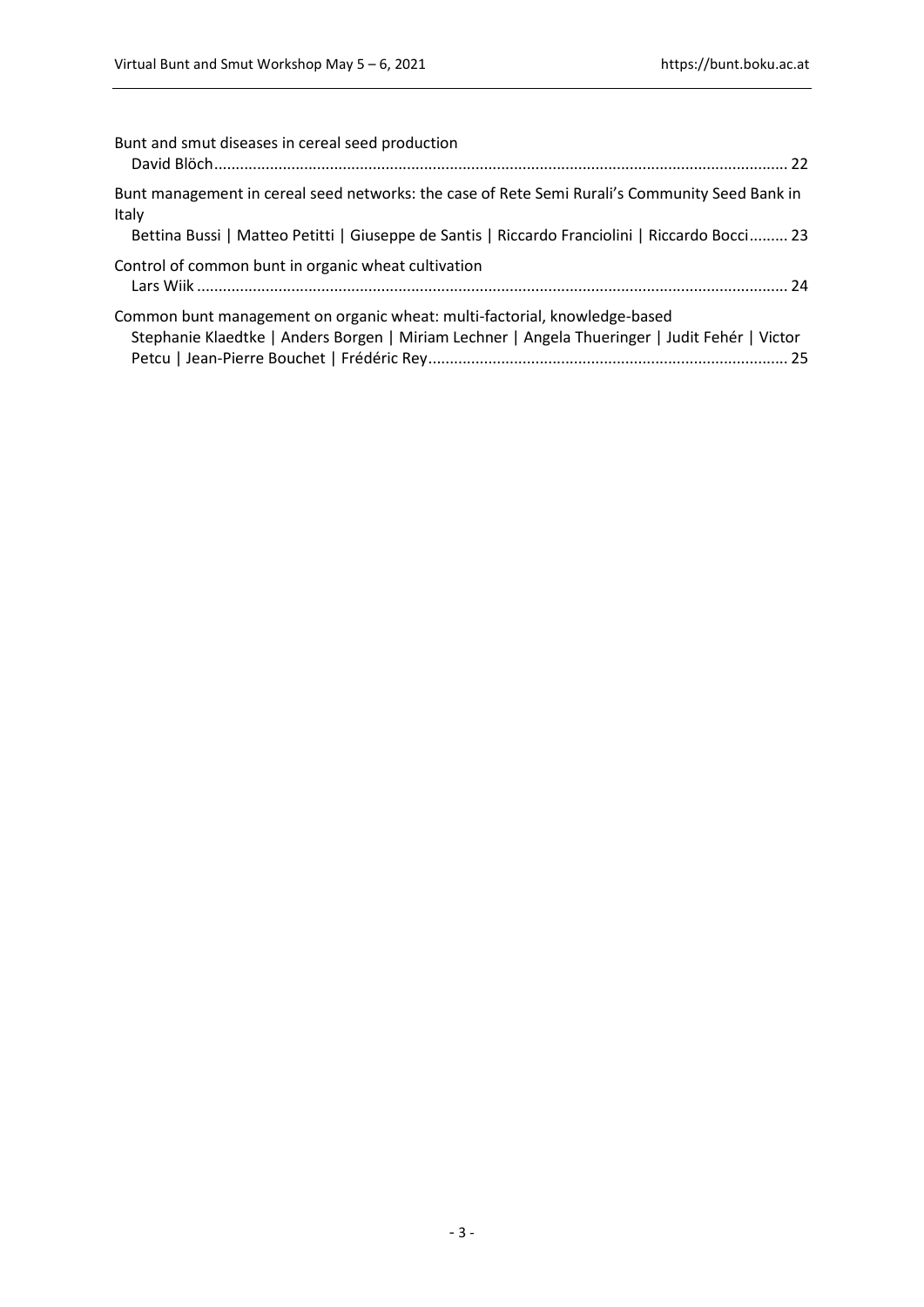### <span id="page-4-0"></span>**Status of** *Tilletia* **spp. in Serbia - past, present, future**

<span id="page-4-1"></span>Radivoje Jevtić | Vesna Župunski | Mirjana Lalošević Institute of Field and Vegetable Crops, Serbia Presented by: Vesna Župunski, vesna.zupunski@ifvcns.ns.ac.rs

Bunt of wheat is a fungal disease that occurs worldwide. *Tilletia caries* is predominant in Serbia, but the presence of *T. foetida* and putative hybrid of *T. caries* and *T. foetida* was also reported. Quarantine species for Serbia include both *T. contraversa* Kühn and *T. indica* Mitra. In the past, common bunt had a severe impact on wheat seed production due to the economic embargo imposed on our country. Outbreaks of common bunt were usually caused by sowing undeclared seed, discontinuation of fungicide treatments, and prevalence of disease-conducive environment. Nowadays, common bunt is successfully controlled in conventional production, but the survey on the presence of *Tilletia* spp. shown that in 151 samples, 74 % were contaminated with < 0.1 teliospore per seed, while 4 of the 16 commercial seed samples were contaminated above the threshold level of 0.01% determined for mercantile wheat by the Ministry of Agriculture, Trade, Forestry and Water Management. These findings indicated the great potential for seed infection and contamination with *Tilletia* spp. in Serbia which could pose a serious trait for organic production. In addition to that, 3.3 % of samples were contaminated with teliospores with prominent gelatinous sheath and reticulation exceeding 1.5 μm. It was assumed that these teliospores belong to either *T. contraversa* or *T. bromi,* but because of morphological characteristics overlapping, their identification was not possible. The low number of teliospores per seed samples disenable molecular identification either, indicating that more attention should be paid to development of molecular techniques suitable for discrimination of *T. contraversa* from grass bunts in seed quality testing. It is usually reported that climate-change-driven environment affects agricultural production through impact on crop growth and plant response to combined abiotic and biotic stressors. However, changes in pathogen population could also affect wheat production. In Serbia, later-season infections with *Tilletia* spp. were determined assuming to be caused by a new race of *T. caries*. Great variability in susceptibility response of artificially infected non-resistant varieties in fungicide efficacy trials was determined, as well as non-stable resistance/susceptibility response of commercial varieties tested for resistance in field conditions in different localities within an interval of eight years. Only variety Lasta has shown a stable resistance response. This indicated that plant-environment interaction could influence a broad range of susceptibility reactions to *Tilletia* infection and that more investigation is needed to predict the risk of bunt occurrence in wheat production.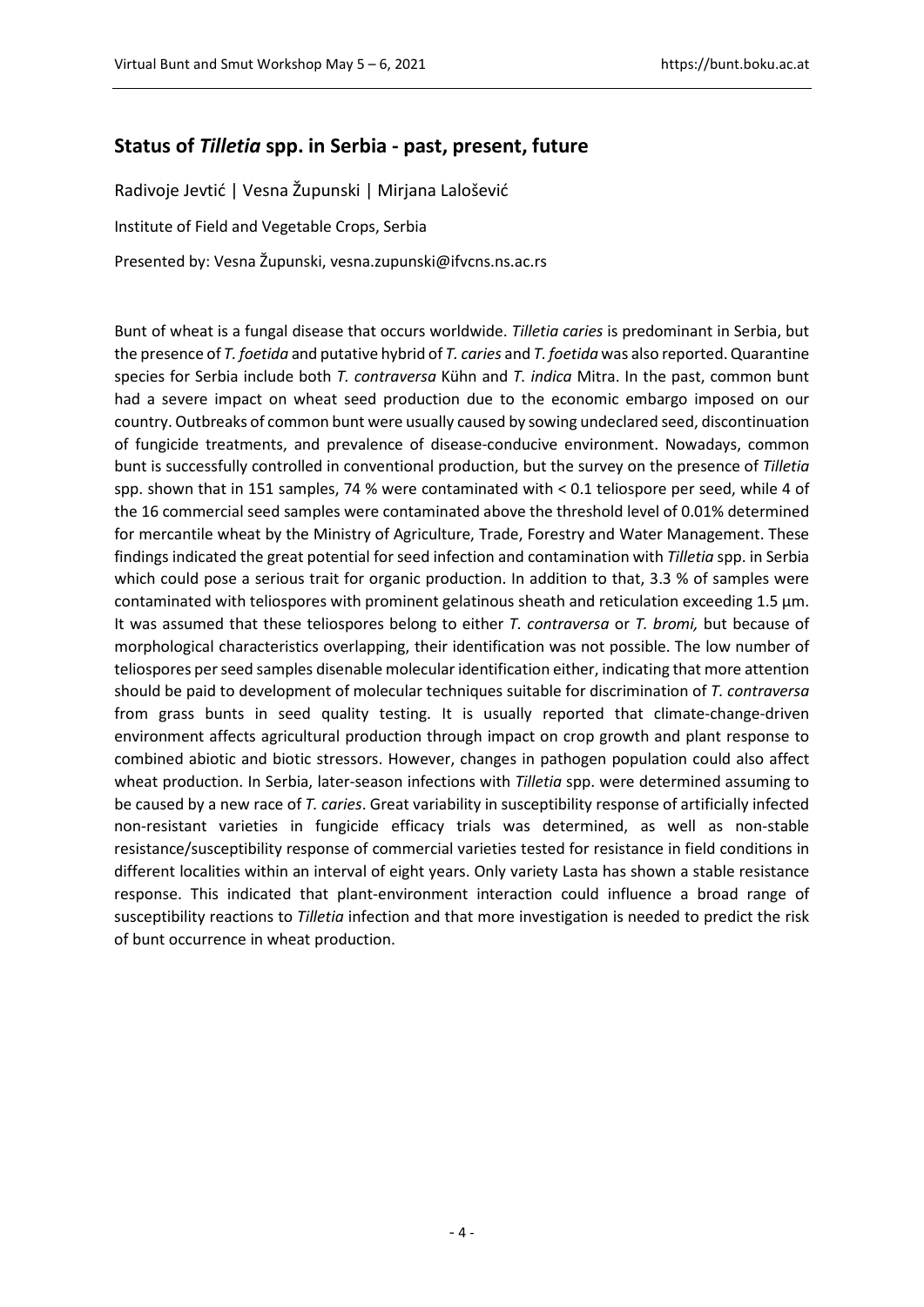# <span id="page-5-0"></span>**Common bunt: study of prevalent virulences in France and development of a resistance test for registration in the French Catalogue of common wheat varieties**

<span id="page-5-1"></span>Orgeur Geoffrey<sup>1</sup> | Cadot V.<sup>1</sup> | Baldwin T.<sup>1</sup> | Gombert J.<sup>2</sup> | Fontaine L.<sup>3</sup> | du Cheyron P.<sup>4</sup> | Bruyère J.<sup>5</sup> | Oste S.<sup>5</sup> | Champion J.<sup>6</sup> | Maigniel J.P.<sup>7</sup> | Mailliard A.<sup>7</sup> | Grimault V.<sup>1</sup>

<sup>1</sup> GEVES Beaucouzé, 25 rue Georges Morel, F-49071 Beaucouzé | <sup>2</sup> FNAMS, Impasse du Verger, 6-49800 Brain sur l'Authion | <sup>3</sup> ITAB, 9 rue André Brouard, CS 70510, F-49105 Angers Cedex 02 | 4Arvalis Institut du Végétal, Route de Châteaufort, ZA des graviers, F-91190 Villiers le Bâcle | <sup>5</sup> FREDON Nord Pas-de-Calais, 265 rue Becquerel, BP 74, F-62750 Loos-en-Gohelle | <sup>6</sup> CA de la Drôme, Ferme expérimentale d'Etoile, 2485 route des Pécollets, F-26800 Etoile sur Rhône | 7 GEVES, Unité expérimentale de l'Anjouère, F-49370 La Pouëze

Presented by: Geoffrey ORGEUR, geoffrey.orgeur@geves.fr

Common bunt is a re-emerging seed-borne disease particularly affecting organic cereal farming. GEVES, throughout a new research project CASDAR named ABBLE, in collaboration with ITAB, FNAMS, CA26, FREDON and Arvalis, developed and adapted a pathotest in controlled conditions with early detection by PCR on plantlets. This early detection, allows the evaluation of pathogen transmission rates from seed to plant and the determination of threshold damage and was correlated with expression of the symptoms on ears in the field (3 years of tests). This pathotest was used for evaluation of varietal resistance.

The program ABBLE was created to study the variability in populations of common bunt in France and to identify the main virulences present in France. Evaluation of presence of *Tilletia* spp. in French territory proved that *Tilletia caries* was identified as the predominant species in 26 isolates collected with 100% occurrence, compared with *T. foetida*, at 15.4%. Twenty strains of *T. caries* were selected to identify their virulence, from their behavior on a differential host range, revealing a predominant virulence on Bt-7 resistance gene, with a frequency of 48%, followed by Bt-2 (24%) and Bt-15 (19%).

An early varietal resistance test was carried out by artificial contamination of seeds with a representative isolate and qPCR at the 2-3 leaf stage to quantify *Tilletia sp*. DNA in plantlets. This early test (7-8 weeks) was found to be well correlated with the adult field test (8 months), based on visual notation of the bunted ear rate ( $r_{Pearson}$ = 0.89) in 3 years of trials (2018, 2019 and 2020).

This resistance test using the predominant virulences is now taken into account for the registration in the French Catalogue of soft wheat varieties for organic farming. It is also used by breeders who want to study resistance of their varieties. It will allow the selection of resistant varieties which can replace chemical seed treatments or be combined with alternative treatments.

The development of an early, rapid and reliable resistant test will provide breeding with a new tool for screening resistant varieties. These new tools, adaptable to other pathotest, are currently available to control wheat common bunt.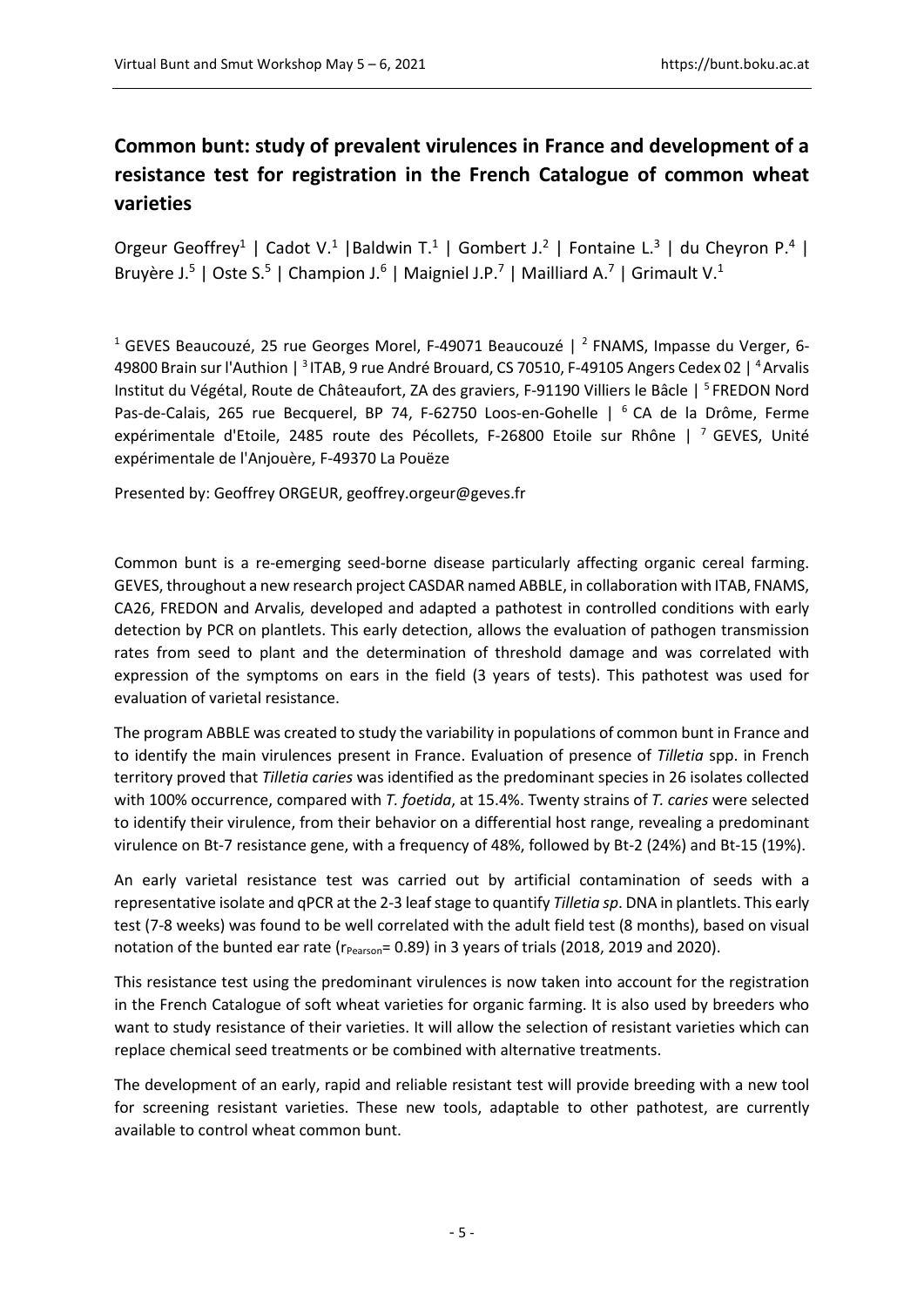## <span id="page-6-0"></span>**Development of a qualitative and quantitative qPCR assay to detect teliospores of** *Tilletia controversa* **in wheat seed samples**

<span id="page-6-1"></span>Monika K. Forster<sup>1</sup> | Somayyeh Sedaghatjoo<sup>2</sup> | Wolfgang Maier<sup>2</sup> | Berta Killermann<sup>1</sup> | Ludwig Niessen<sup>3</sup>

<sup>1</sup> Bavarian State Research Center for Agriculture, Institute for Crop Science and Plant Breeding |  $2$  Julius Kühn Institute (JKI) – Federal Research Centre for Cultivated Plants, Institute for Epidemiology and Pathogen Diagnostics  $\int_0^3$  Technical University of Munich, TUM School of Life Sciences, Chair of Technical Microbiology

Presented by: Monika K. Forster, monikaforster@online.de

In wheat-growing areas worldwide and especially for countries trading seeds internationally, the reliable detection of wheat bunt species is essential. Regarding the best choice of variety and seed treatment as well as due to quarantine regulations the causal agent of dwarf bunt of wheat, *Tilletia controversa* Kühn, must be distinguished from other *Tilletia* species. Determination and quantification of the teliospores in seed lots is usually performed by combining the filtration method according to the International Seed Testing Association (ISTA) Working Sheet No 53 with a microscopic examination. However, distinguishing the species by means of their morphological characteristics is challenging and requires highly experienced staff. As an alternative to classical methods, molecular methods can help to facilitate reliable species determination.

We have developed a probe-based qPCR assay to detect and quantify teliospores of *T. controversa* in seed samples. The species-specific DNA region was obtained by comparison of 16 *Tilletia* genomes. The most promising primer pairs and probes were tested against 224 specimens of *Tilletia* spp. and further fungal pathogens infecting wheat, including 34 *T. controversa* specimens. Accuracy of the test was 98.21 % with 1.79 % false positive results. All *T. controversa* specimens were specifically detected. Taking advantage of cloning, the specific DNA fragment was multiplied to be applicable as an internal standard for quantitative real-time PCR (qPCR). Analyzing spore suspensions, the limit of detection (LOD) was 580 spores in total, which is equivalent to 1.36 spores per kernel (s/k). To simulate a naturally infested seed sample, defined amounts of teliospores of both *T. controversa* and *T. caries* were added to cleaned and sterilized wheat grains and correctly determined by the new qPCR assay. Usefulness of the assay was demonstrated by testing 64 naturally infested wheat seed samples with the official filtration method used in German seed testing laboratories and the new qPCR assay in parallel analyses. Teliospores of *T. controversa* were determined in 40 samples by filtration method. Three of them contained 0.4 s/k or less and were not detected by qPCR. A closer look at the official German threshold value of 20 s/k reveals that 95.31 % of the samples were consistently determined with both methods. In three cases, the quantified number of *T. controversa* teliospores analyzed by qPCR was above the threshold while filtration method obtained numbers below 20 s/k. Thus, the developed qPCR assay is a promising tool to be used in seed testing laboratories in future.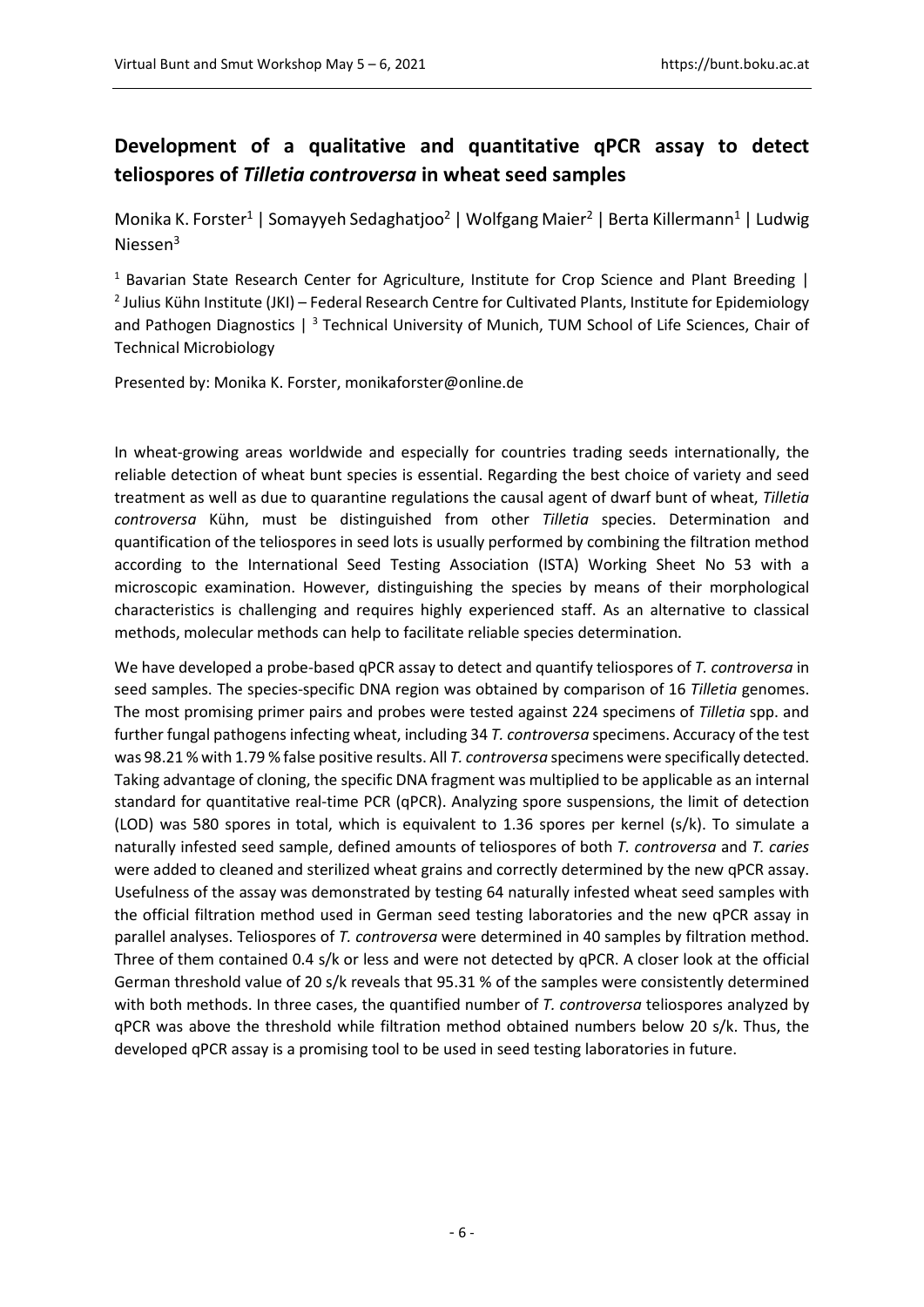## <span id="page-7-0"></span>**Inter- and intraspecies genomic comparison of** *Tilletia caries***,** *T. controversa***, and** *T. laevis*

<span id="page-7-1"></span>Somayyeh Sedaghatjoo<sup>1</sup> | Monika K. Forster<sup>2</sup> | Berta Killermann<sup>2</sup> | Wolfgang Maier<sup>1</sup>

 $1$  Julius Kühn Institute (JKI) – Federal Research Centre for Cultivated Plants, Institute for Epidemiology and Pathogen Diagnostics, Messeweg 11-12, 38104 Braunschweig, Germany  $\vert$  <sup>2</sup> Bavarian State Research Center for Agriculture, Institute for Crop Science and Plant Breeding, Vöttinger Straße 38, 85354 Freising, Germany

Presented by: Somayyeh Sedaghatjoo, ssedagh@gwdg.de

In central Europe, three *Tilletia* species are reported to infect wheat species (*Triticum* spp*.*). *Tilletia caries* and *T. laevis* cause common bunt and *T. controversa* is the causal agent of dwarf bunt of wheat. These historically notorious pathogens have been re-emerging in recent years especially in organic farming. The three species are closely related and can mainly be distinguished from one another by morphological characters of their teliospores. Little is known about their intra- and interspecific genomic variation including what genetically sets these three species apart.

We compared 16 whole-genome sequences of 5 *T. caries*, 7 *T. controversa* and 4 *T. laevis* isolates of which 11 were generated by us. In general, the three species were very similar in genome size and number of predicted genes. No sign of expansion or reduction of repetitive elements were found in any of the species. Additionally, most of the predicted secondary metabolite gene clusters, carbohydrate-active enzymes, secreted proteins, and half of the predicted effector-like proteins were conserved and shared across all 16 isolates. Only a few species-specific genes (<1%) were identified for each of the three species. However, the functions of these genes mostly remained unknown. In non-repetitive regions, the number of single nucleotide polymorphisms (SNPs) and small insertions or deletions (indels) were lowest within T*. laevis* isolates, with max. 0.52 SNPs/kb and 1.09 bp indels/kb and highest within *Tilletia controversa* isolates with max. 1.47 SNPs/kb and 2.48 indels bp/kb. We also observed extensive sequence conservation between the two species of *T. caries* and *T. laevis*, which was in a similar range as observed within each of the two species (0.51 SNPs/kb and 1.04 indels bp/kb on average) suggesting that *T. caries* and *T. laevis* have either just recently diverged or could even be conspecific. At the same time, both species showed equal genetic distances to *T. controversa.* These observations correlate with the fact that the causal agents of common bunt cause identical disease symptoms and have the same germination requirements as well as infection biology, which all differ from those of dwarf bunt.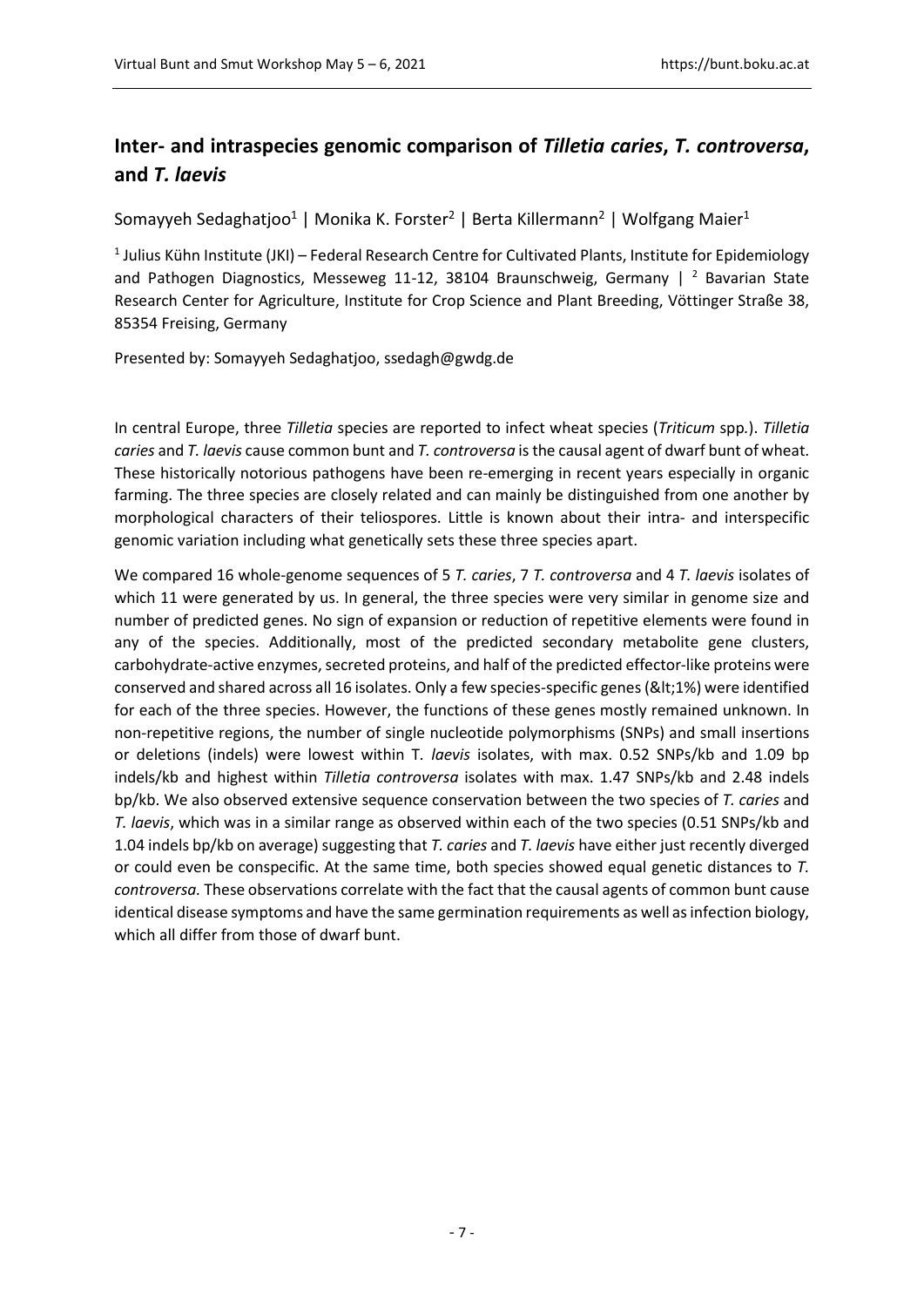# <span id="page-8-0"></span>**Transcriptome analysis of wheat spikes infected by** *Tilletia controversa* **Kühn and characterization of histological changes in resistant and susceptible varieties**

<span id="page-8-1"></span>Zhaoyu Ren | Tongshuo XU | Dandan Qin | Wanquan Chen | Li Gao Institute of Plant Protection, Chinese Academy of Agricultural Sciences, China Presented by: Li Gao, xiaogaosx@hotmail.com

Wheat dwarf bunt is caused by *Tilletia controversa* Kühn, which is one of the most destructive diseases of wheat worldwide. To explore the interaction of *T. controversa* and wheat, we analyzed the transcriptome profile of spikes of the susceptible wheat cultivar Dongxuan 3, which was subjected to a *T. controversa* infection and a mock infection. The results obtained from a differential expression analysis of *T. controversa*-infected plants compared with mock-infected ones showed that 10,867 out of 21,354 genes were upregulated, while 10,487 genes were downregulated, and these genes were enriched in 205 different pathways. Our findings demonstrated that the genes associated with defense against diseases, such as PR-related genes, WRKY transcription factors and mitogenactivated protein kinase genes, were more highly expressed in response to *T. controversa* infection. Additionally, a number of genes related to physiological attributes were expressed during infection. Three pathways were differentiated based on the characteristics of gene ontology classification. KEGG enrichment analysis showed that twenty genes were expressed differentially during the infection of wheat with *T. controversa*. Notable changes were observed in the transcriptomes of wheat plants after infection. The results of this study may help to elucidate the mechanism governing the interactions between this pathogen and wheat plants and may facilitate the development of new methods to increase the resistance level of wheat against *T. controversa*, including the overexpression of defense-related genes. Based on these results, we also found histological changes in the wheat roots, stems and leaves were much more severe in *T. controversa* infected susceptible plants than in infected resistant plants at the tillering stage (Z21). Specifically, we used scanning electron microscopy and transmission electron microscopy to characterize the histological changes at this stage in resistant and susceptible wheat cultivars infected by *T. controversa*. The root epidermal and vascular bundles were more severely damaged in the susceptible *T. controversa*infected plants than in the resistant plants. The stem cell and longitudinal sections were much more extensively affected in susceptible plants than in resistant plants after pathogen infection. However, slightly deformed mesophyll cells were observed in the leaves of susceptible plants. With transmission electron microscopy, we found that the cortical bundle cells and the cell contents and nuclei in the roots were more severely affected in the susceptible plants than in the resistant plants; in the stems and leaves, the nuclei, chloroplasts, and mesophyll cells changed significantly in the susceptible plants after fungal infection.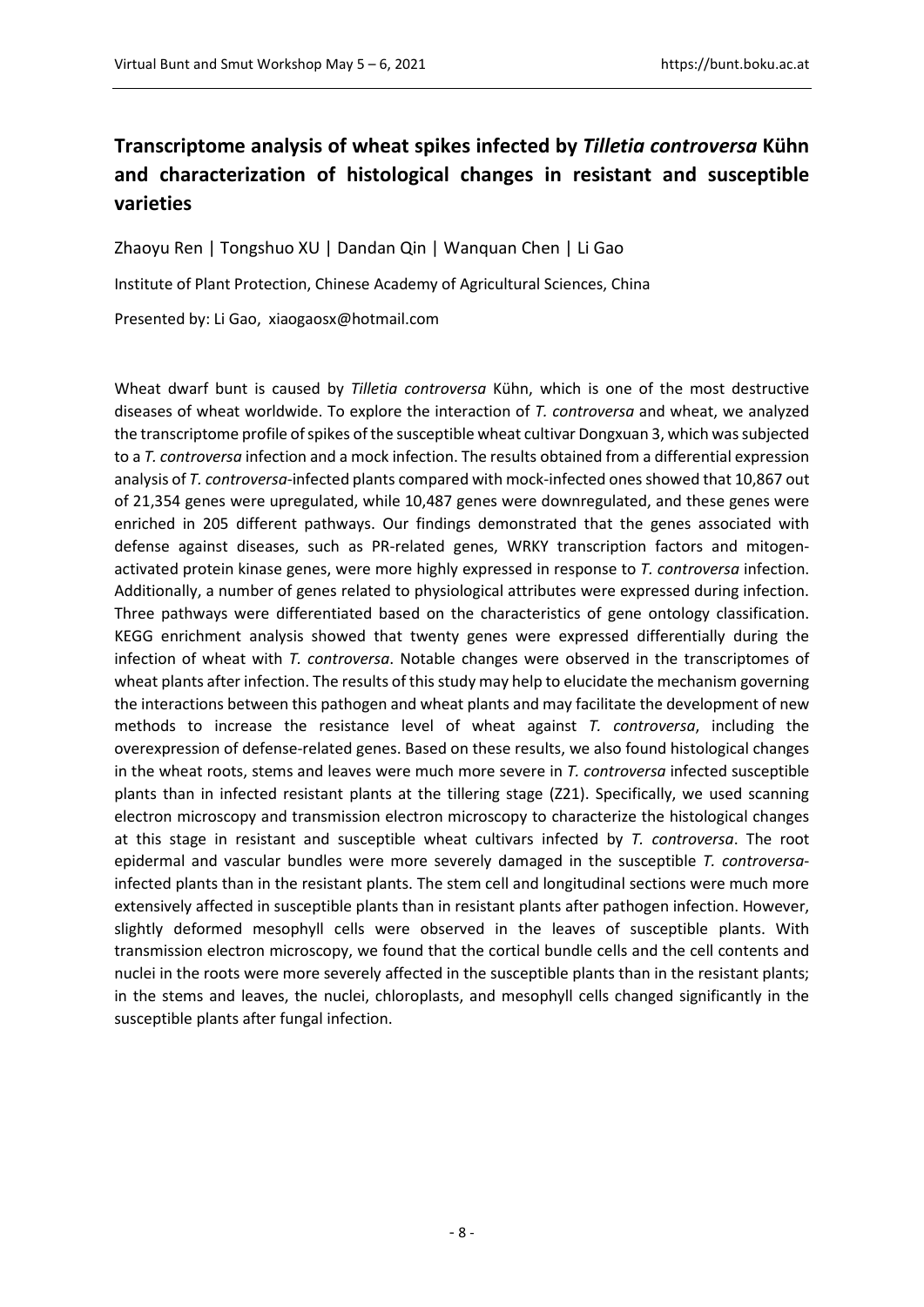## <span id="page-9-0"></span>**Assessment of two quantitative trait loci for dwarf bunt resistance in winter wheat grown in Pacific Northwest of the USA**

<span id="page-9-1"></span>Jianli Chen<sup>1</sup> | Rawnaq Chowdhury<sup>1</sup> | David Hole<sup>2</sup> | Margaret Krause<sup>2</sup> | Tyler Gordon<sup>3</sup>

<sup>1</sup> Department of Plant Sciences, University of Idaho Aberdeen Research & Extension Center, Aberdeen, ID 83210 | <sup>2</sup> Department of Plants, Soils and Climate, Utah State University, 2325 Old Main Hill, Logan, UT 84322, USA | <sup>3</sup> USDA-ARS, Small Grains and Potato Germplasm Research Unit, 1691 S. 2700 W., Aberdeen, ID 83210, USA

Presented by: Dr. Jianli Chen, jchen@uidaho.edu

Dwarf bunt caused by *Tilletia controversa* is an endemic and recurring disease of winter wheat in regions with long periods of snow cover. In these regions, severe loss of grain yield and quality can occur in epidemic years. Breeding resistant cultivars is an effective approach to combat this disease and molecular marker-assisted breeding is an alternative to conventional breeding based solely on phenotypic selection of resistant progeny. In this study, markers tightly linked with two previously identified major QTL on chromosome arms 6DL and 7DS were used to screen winter wheat cultivars that were adapted to the Pacific Northwest. Additionally, Dwarf bunt resistant lines with both QTL were selected for future release and the marker haplotypes of the two QTL will be used as a tool for future selection of dwarf bunt resistance. Candidate genes for the 7DS QTL were tentatively identified and will be validated with CRISPR-CAS9 in the future study.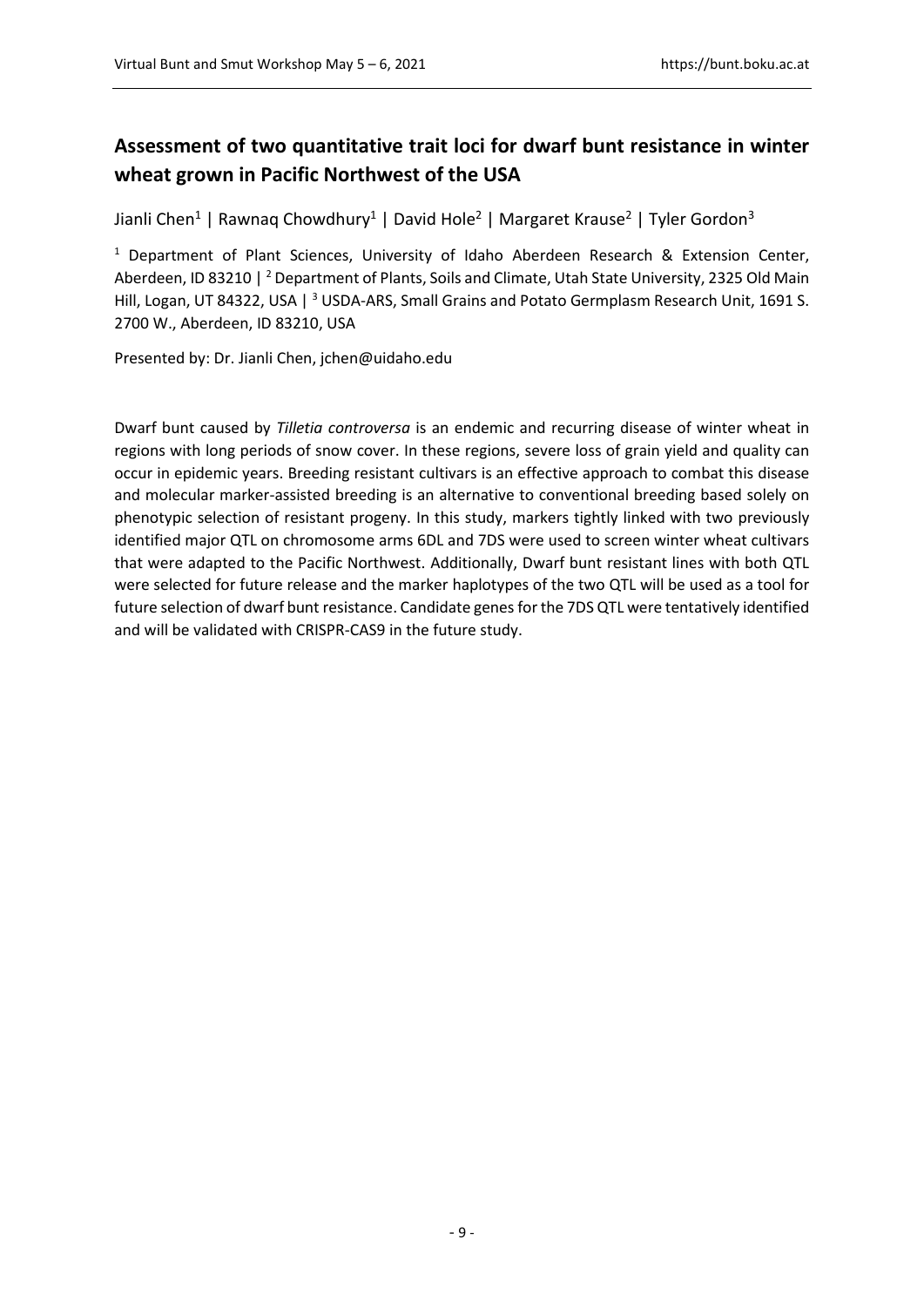## <span id="page-10-0"></span>**Mapping common bunt resistance loci in Canadian wheat cultivar AAC Tenacious**

<span id="page-10-1"></span>Raman Dhariwal | Therese Despins | Reem Aboukhaddour | Harpinder S. Randhawa

Agriculture and Agri-Food Canada, Lethbridge Research and Development Centre, Lethbridge, AB, Canada

Presented by: Harpinder S. Randhawa, harpinder.randhawa@canada.ca

Common bunt or stinking smut, caused by fungal pathogens *Tilletia tritici* (syn. *T. caries*) and *T. laevis* (syn. *T. foetida*), is one of the devastating priority one wheat diseases for western Canadian breeding programs. It is a seedborne disease and significantly reduces grain quality and yield as the pathogen replaces the healthy wheat kernels with a black mass of spores, referred to as bunt balls. Current wheat cultivars lack an adequate level of resistance to common bunt which has caused several outbreaks in recent years throughout north America. In order to identify novel sources of common bunt resistance, a doubled haploid populations was developed utilizing common bunt susceptible female parent cv. AAC Innova and highly resistant male parent cv. AAC Tenacious. This population along with parents and checks were screened for disease severity in field in common bunt disease nursery in 2017 and under controlled conditions in greenhouse in 2018 in Lethbridge, Alberta, Canada. This population was genotyped using 90K Infinium iSelect SNP assay and a high density genetic linkage map was constructed. The linkage map along with phenotypic data was utilized for QTL analysis which identified two QTL for common bunt resistance on wheat chromosomes 3A and 5A. Together, these QTL explain up to  $\sim$  18% phenotypic variation for common bunt. Interestingly, where 3A QTL was contributed by AAC Innova, 5A resistance QTL was contributed by AAC Tenacious. This population is again being grown in common bunt disease nursery in 2021 in Lethbridge to generate adequate disease severity data to be utilized for QTL mapping. The identification of these new sources of resistance will facilitate marker-assisted breeding for common bunt resistance.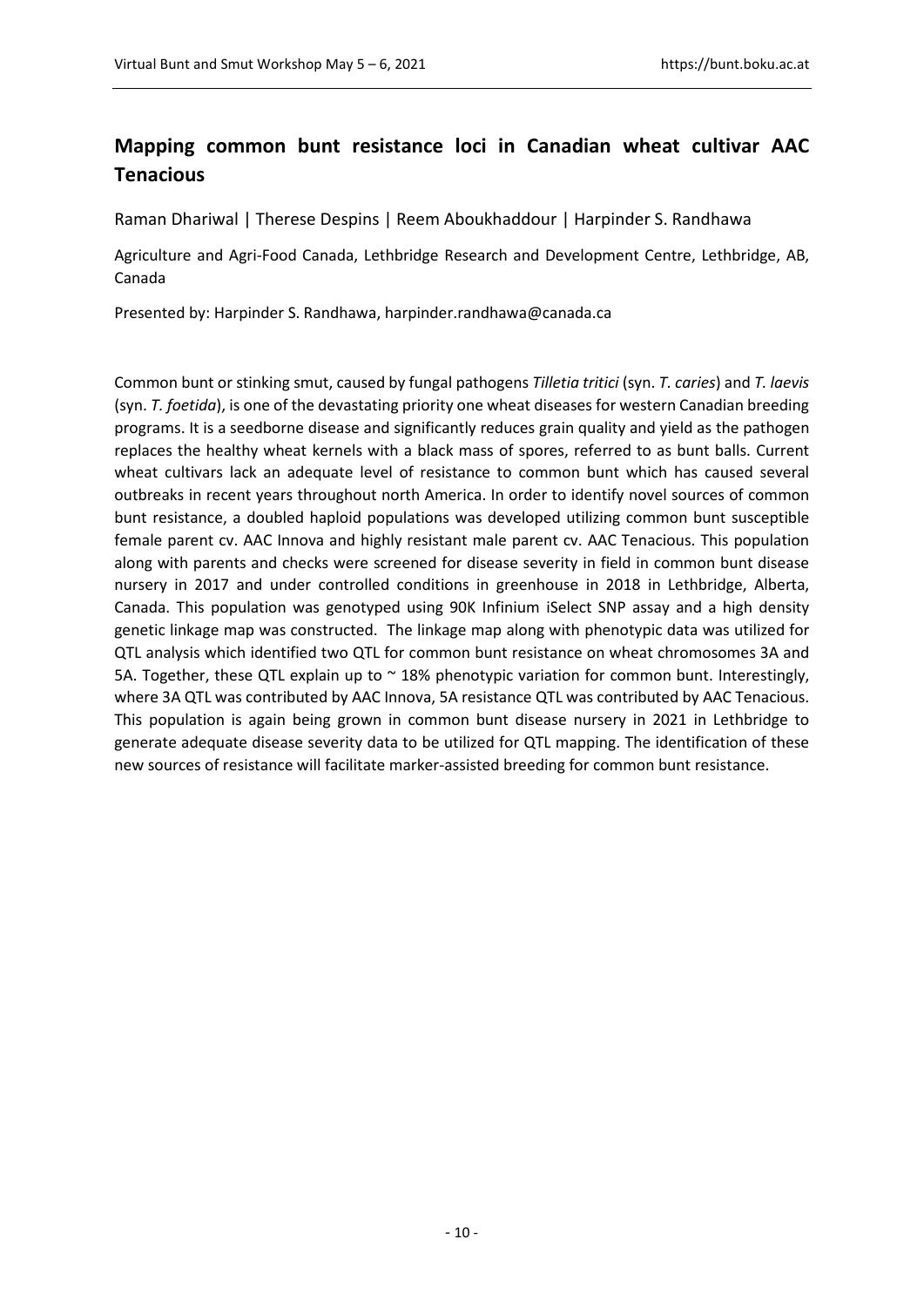### <span id="page-11-0"></span>**Association mapping for common bunt resistance in wheat**

<span id="page-11-1"></span>Philipp Matthias Steffan<sup>1</sup> | Anders Borgen<sup>2</sup> | Anna Maria Torp<sup>3</sup> | Søren K. Rasmussen<sup>3</sup> | Gunter Backes4

<sup>1</sup> UCPH, current KWS | <sup>2</sup> Agrologica | <sup>3</sup> University of Copenhagen | <sup>4</sup> University of Kassel

Presented by: Søren K. Rasmussen, skr@plen.ku.dk

Common bunt is a seed borne disease of wheat whose importance is anticipated to increase with a growing organic seed market which, in addition to seed phytosanitary measures, relies on genetic resistances towards common bunt. Genome wide association studies have been proven a useful tool in the detection of genetic polymorphisms underlying phenotypic trait variation in wheat. We screened 248 wheat accessions for two years for their resistance reactions towards common bunt. The majority of lines exhibited high levels of susceptibility towards common bunt, but 25 accessions had less than 10 % infection. Using Diversity Array Technology (DArT) markers for genotyping and correcting for population stratification by using a compressed mixed linear model, we identified two significant marker trait associations for common bunt resistance, designated Q Cbt-cph-2 B and Q Cbt-cph-7 A, located on wheat chromosomes 2 B and 7 A, respectively. We show that genome wide association studies are applicable in the search for genetic polymorphisms for resistance towards rare plant diseases in the context of an under-representation of resistant lines.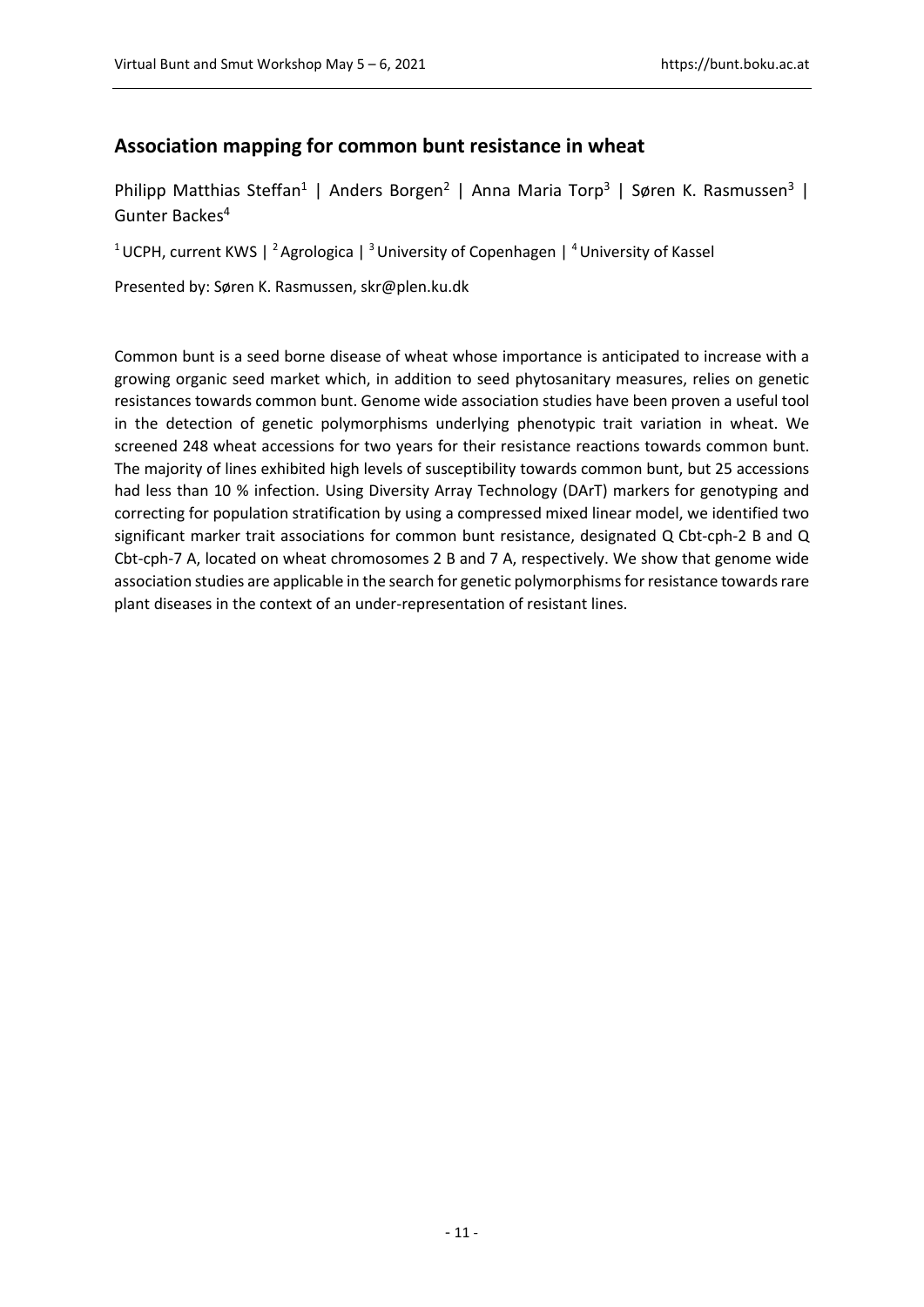# <span id="page-12-0"></span>**Network-based GWAS of race-specific resistances to common bunt (***Tilletia caries***) in wheat**

<span id="page-12-1"></span>Jelena Baćanović-Šišić | Dominic Dennenmoser | Gunter Backes

University of Kassel, Section of Organic Plant Breeding and Agrobiodiversity, Germany

Presented by: Jelena Baćanović-Šišić, bacanovic@uni-kassel.de

With the goal of developing molecular markers for the range of resistance genes (Bts) against common bunt (*Tilletia caries)* in wheat*,* in total 445 wheat varieties and breeding lines were phenotyped in field trials in 2018 and 2019, and resistance response to inoculation with 7 to 11 different common bunt races was recorded. Out of them 274 selected lines have been genotyped with 25K chip at the TraitGenetics GmbH and obtained data were used in the genome-wide association study (GWAS).

The network-based GWAS has been selected as the most appropriate statistical methods for association because it can handle ordinal, non-Gaussian continuous data, and mixed discrete-andcontinuous data. It also adjusts for the effect of all other SNPs and phenotypes while measuring the pairwise associations between them, and therefore accounting for population structure by definition. The resulting genotype-phenotype network is a complex network made up of interactions among: (i) genetic markers, (ii) phenotypes, and (iii) between genetic markers and phenotypes. Maximum value of the standardized and log+1 transformed data of both years have been used in the GWAS. Lines represented in just one experimental year as well as those Vr that are tested on small number of lines were excluded from the calculation, leaving only five Vr (Vr13, Vr10, Vr5, Vr2 and Vr3) to be included in the data analysis.

GWAS revealed in total 120 SNP markers associated ( $r^2 \le 0.2$ ) with the response of the wheat to the infection with the common bunt. There were 43 SNPs for the Vr13, 31 for the Vr5, 29 for the Vr10, 14 for the Vr2 and 3 for the Vr3 (Figure 1). Associated markers are distributed over whole wheat chromosome, with the highest number of markers located on 1A (14 SNPs), 7A (12) and 2B (11) (Table 1).

#### Acknowledgments

Presented work was conducted within LIVESEED Project. LIVESEED is founded by the European Union's Horizon 2020, under grant agreement No 727230 and by Swiss State Secretariat for Education, Research and Innovation (SERI) under contract No 17.00090. First and second author contributed evenly to this work.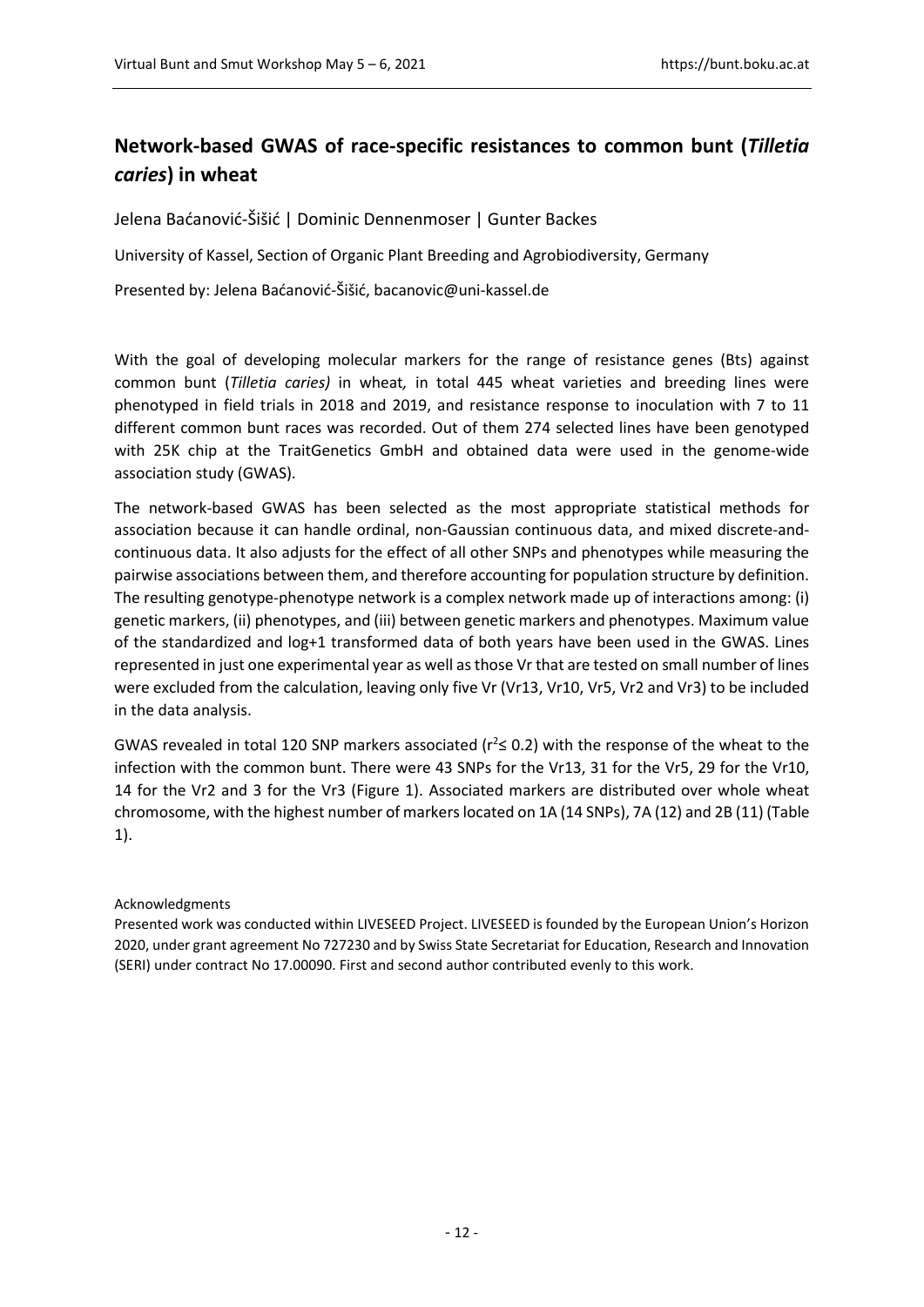

Figure 1. Strain-marker interactions of 274 genotyped lines of wheat. Each edge represents the connection between two nodes, where each node is a SNP marker (colored, where each color represent a chromosome on which marker is located) or a virulence race (grey).

Table 1. Distribution of associated SNPs with different virulent races over wheat chromosome.

|           | Vr10           | Vr13                    | Vr <sub>2</sub> | Vr3          | Vr5            | <b>Total</b>            |
|-----------|----------------|-------------------------|-----------------|--------------|----------------|-------------------------|
| <b>1A</b> | 3              | 5                       |                 | $\mathbf 1$  | 5              | 14                      |
| 1B        | $\overline{2}$ |                         |                 |              | $\mathbf 1$    | 3                       |
| 1D        | $\overline{2}$ | $\overline{2}$          | 3               |              |                | $\overline{7}$          |
| 2A        | $\overline{1}$ | $\mathbf{1}$            |                 |              | 4              | 6                       |
| 2B        | $\mathbf{1}$   | $\overline{\mathbf{4}}$ | $\mathbf 1$     |              | 5              | 11                      |
| 2D        | $\mathbf{1}$   |                         | $\mathbf{1}$    | $\mathbf{1}$ | $\mathbf 1$    | 4                       |
| 3A        | $\mathbf{1}$   | 3                       |                 |              |                | $\overline{\mathbf{4}}$ |
| 3B        | $\mathbf{1}$   | 3                       | $\overline{2}$  | $\mathbf{1}$ |                | $\overline{7}$          |
| 3D        |                |                         | $\mathbf 1$     |              |                | $\mathbf{1}$            |
| <b>4A</b> | $\overline{2}$ | $\mathbf{1}$            |                 |              | $\mathbf{1}$   | $\overline{\mathbf{4}}$ |
| 4B        | $\mathbf{1}$   | 3                       |                 |              |                | $\overline{\mathbf{4}}$ |
| 4D        | $\mathbf{1}$   | $\mathbf{1}$            |                 |              |                | $\overline{2}$          |
| <b>5A</b> | $\mathbf{1}$   | 3                       |                 |              | $\mathbf{1}$   | 5                       |
| <b>5B</b> | $\mathbf{1}$   | $\overline{1}$          |                 |              |                | $\overline{2}$          |
| <b>5D</b> |                | $\mathbf{1}$            |                 |              | $\mathbf{1}$   | $\overline{2}$          |
| 6A        | 3              |                         |                 |              | $\overline{2}$ | 5                       |
| 6B        | $\overline{2}$ | $\mathbf 1$             | 3               |              | $\mathbf 1$    | $\overline{7}$          |
| 6D        | 3              |                         |                 |              |                | 3                       |
| <b>7A</b> | $\overline{2}$ | 3                       | $\mathbf{1}$    |              | 6              | 12                      |
| <b>7B</b> | $\mathbf{1}$   | 5                       | $\mathbf{1}$    |              | $\mathbf{1}$   | 8                       |
| <b>7D</b> |                | 6                       | $\mathbf{1}$    |              | $\overline{2}$ | 9                       |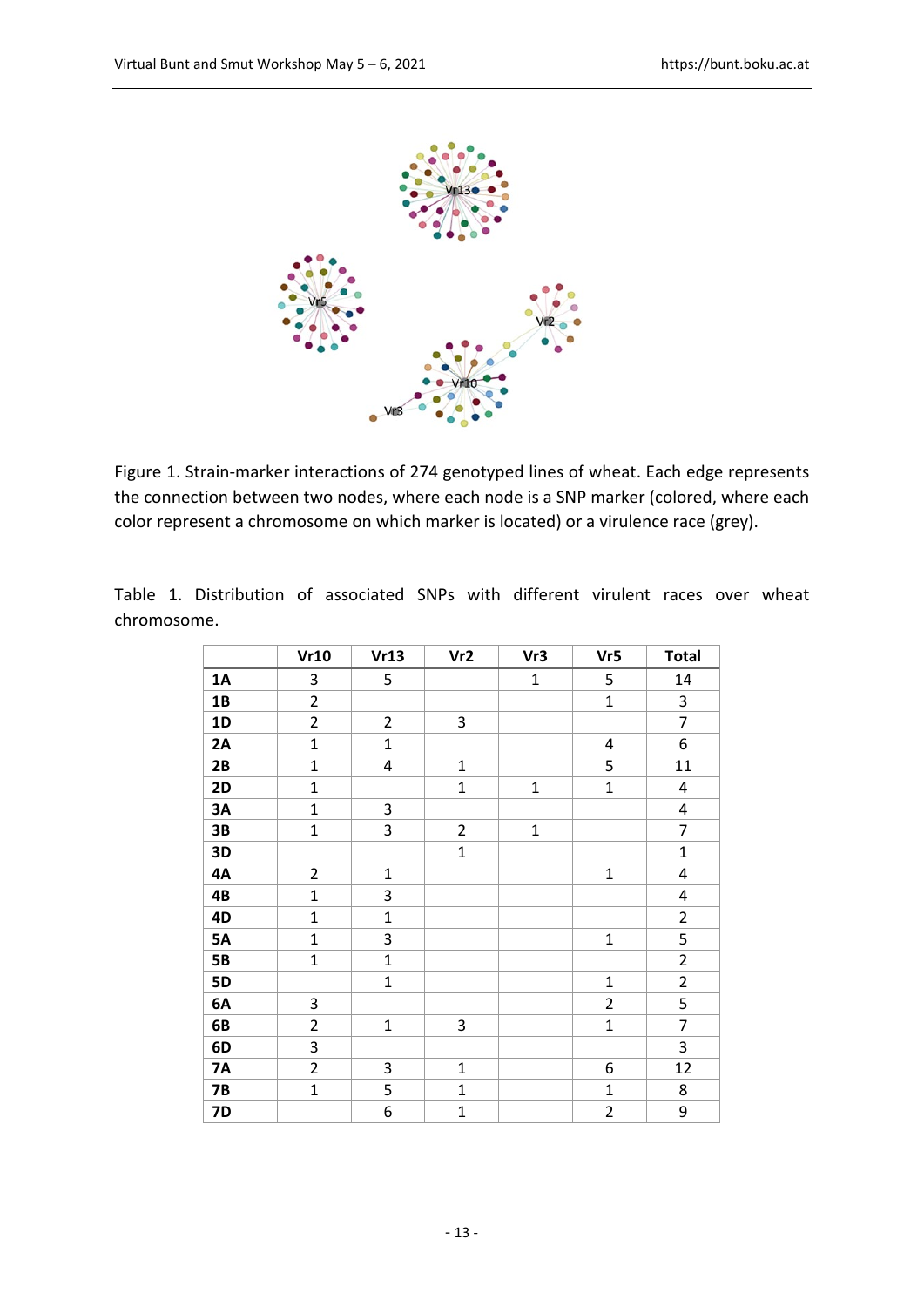### <span id="page-14-0"></span>**Is** *Bt8* **located at Chromosome 6D and closely linked to** *Bt10***?**

<span id="page-14-1"></span>Dennis Kjær Christensen | Anders Borgen

Agrologica, Houvej 55, DK-9550 Mariager, Denmark

Presented by: Dennis Kjær Christensen, dennis@fastcode.dk

The biparental populations with the parents PI178383/Midas and PI178383/Rainer described in (Hagenguth, 2016) segregated, as there were two common bunt resistance genes in PI178383. As PI178383 is known to carry Bt8, Bt9, Bt10 and a minor factor, it is possible to speculate that two of the genes must be tightly linked. Bt9 and Bt10 are known to be located at chromosome 6D, but are not tightly linked. This leads to the hypothesis that Bt8 is closely linked to Bt10 or Bt9.

Comparing and filtering genotyping data for 6D from the TG15K array for PI178383, Hansel, Bt8 differential M82-2161, Bt9 differential M90-387, Bt10 differential M82-2102, Stava, Starke II Bt9 NIL, Starke Bt10 NIL revealed that Bt8 and Bt10 may be located closely together at the short end of 6D in the interval 1,773,421 – 6,342,831 bp.

Crosses with Pi178383 has led to several bunt resistant varieties, including the Swedish variety Stava. Stava miss the marker for Bt10 (J. G. Menzies, 2006) and Stava-crosses never gives lines that are infected with races virulent to Bt10. Stava has markers in the interval developed by Steffan et al 2017 indicating Bt9. Dwarf bunt at Gotland, Sweden, is virulent to Bt8 but not to Bt9 (Mascher et al 2016). Crosses with Stava is resistant to dwarf bunt at Gotland, and crossing with Stava does give bunt resistant lines of which some are resistant to dwarf bunt at Gotland (including Hellfrida), and some are not (including Magnifik). It is therefore most likely that Stava have both Bt8 and Bt9, whereas Magnifik has only Bt8.

A new race of *Tilletia laevis* has developed in Sweden virulent to Stava, and therefore must likely virulent to Bt8 and Bt9. This development jeopardize the strategy for Swedish bunt resistance breeding, but will in future make it easier to identify resistance genes by reactions to local virulent races.

BOKU and NordGen kindly provided genotyping data.

#### References

- Hagenguth, J. F. (2016). *Breeding for organic agriculture: Evaluation of common bunt resistance in three winter wheat populations derived from M822123, PI178383 and PI560841-bcl.* Thesis, BOKU, Austria p.145.
- J. G. Menzies, R. E. Knox, Z. Popovic, and J. D. Procunier (2006). Common bunt resistance gene Bt10 located on wheat chromosome 6D. Canadian Journal of Plant Science, https://doi.org/10.4141/P06-106
- MASCHER, F., A.BORGEN, V. DUMALASOVA, K.-J MÜLLER, D. HOLE, F. DELL'AVO, Ž. LIATUKAS, A. E. MÜLLNER, T. HENRIKSON, A. PREGITZER, E. M. AL-MAROOF, A. MORGOUNOV 2016: Multilocal resistance assessment against common bunt of wheat (Triticum aestivum). 67. Tagung der Vereinigung der Pflanzenzüchter und Saatgutkaufleute Österreichs, 21.-23. November 2016, HBLFA Raumberg-Gumpenstein, Irdning, Österreich. p37-38.
- Steffan, P.; A.M. Torp; A.Borgen; G.Backes; S.K. Rasmussen (2017): Mapping of common bunt resistance gene Bt9 in wheat. Theoretical and Applied Genetics DOI: 10.1007/s00122-017-2868-6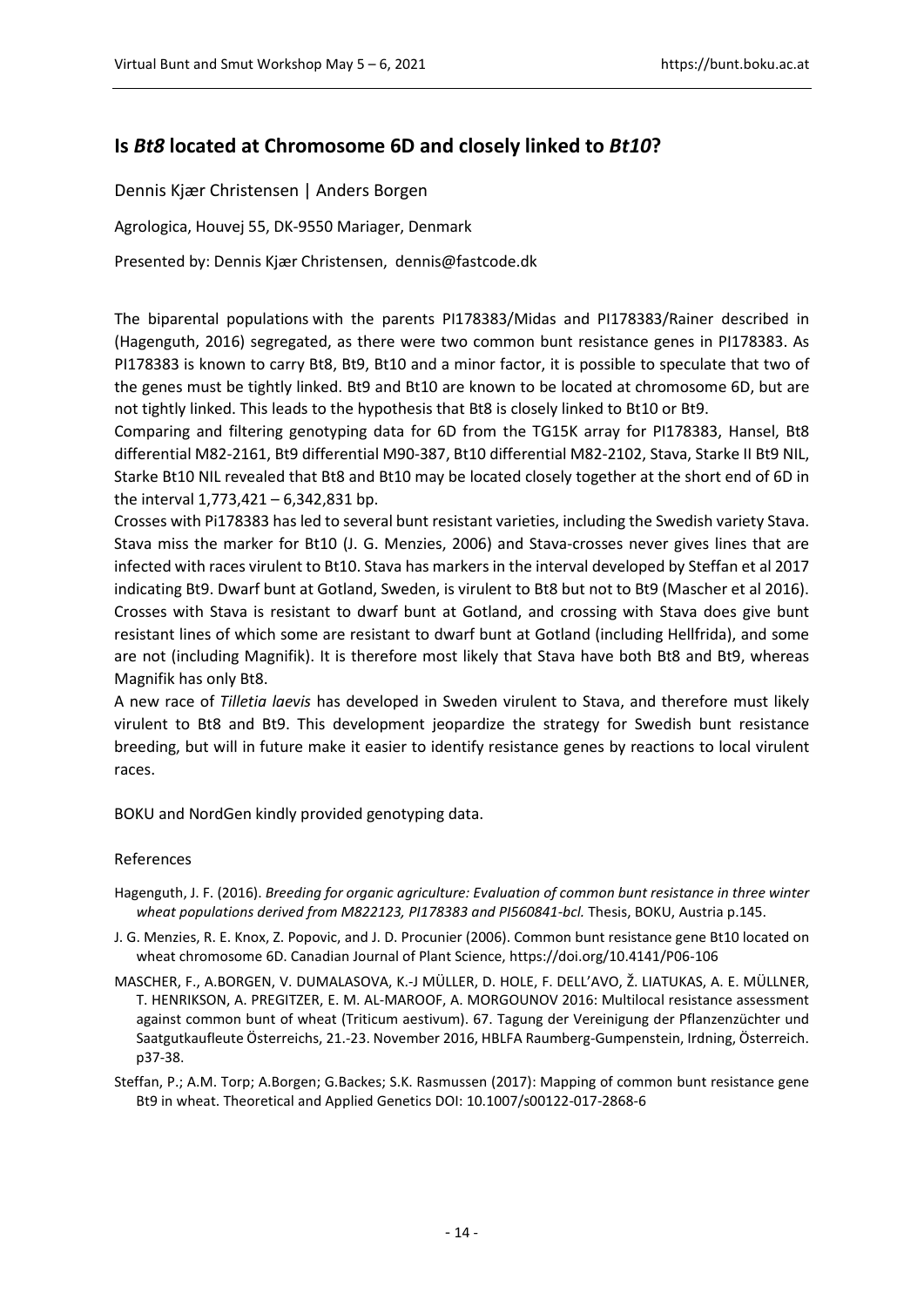# <span id="page-15-0"></span>**Reaction of Czech registered varieties and sources of resistance to common bunt and dwarf bunt**

<span id="page-15-1"></span>Veronika Dumalasová

Crop Research Institute, Praha 6 – Ruzyně, Czech Republic

Presented by: Veronika Dumalasová, dumalasova@vurv.cz

In the Czech Republic, common bunt [caused by *Tilletia caries* (DC.) Tul. & amp; Tul. (syn. *T. tritici* (Bjerk.) G. Winter in Rabenh.) and *T. foetida* (Wallr.) Liro (syn. *T.laevis* Kühn in Rabenh.)] and dwarf bunt (caused by *Tilletia controversa* J.G. Kühn) occur on cereals. Prevention is the strongest weapon against common bunt and dwarf bunt. The most common preventive procedure for protection against common bunt and dwarf bunt involves seed treatment and using healthy certified seed.

Measures to reduce fungi in organic farming include seed analyses, seed cleaning, seed treatment registered for organic farming and use of varieties with low susceptibility to bunt. Breeding for bunt resistance offers efficient and sustainable plant protection strategy.

Reaction of Czech registered varieties and sources of resistance to common bunt and dwarf bunt has been tested in 2019-2020 in field experiments with an artificial infection. Disease reaction of common bunt spore mixture used for artificial inoculation was tested on a standard differential set of cultivars and lines carrying various genes of resistance (*Bt0-Bt13* and *BtP*). The average levels of infection were 52,0% (*Bt0*), 39,8% (*Bt1*), 14,9% (*Bt2*), 18,7% (*Bt3*), 50,0% (*Bt4*), 33,1% (*Bt5*), 7,4% (*Bt6*), 24,7% (*Bt7*), 0,0% (*Bt8*), 0,3% (*Bt9*), 0,0% (*Bt10*), 0,0% (*Bt11*), 1,0% (*Bt12*), 0,0% *Bt13*), (0,0% *Btp*). The varieties Genius, WPB Calgary, Rivero, Nordika, Bonanza and Safari registered in the Czech Republic were less sensitive to common bunt, with less than 10% infestation. The varieties Genius and Bonanza also had lower dwarf bunt infestation, not exceeding 1% (the infection pressure was lower in the dwarf bunt trials). Common bunt was not observed on varieties and breeding lines Aristaro, Blizzard, Bonneville, Deloris, Globus, Philaro, Quebon, Stava, SW Magnifik, Tilliko, Tillstop, UI SRG, Weston and V1-113- 19 (breeding line with long glumes). Varieties Philaro, Stava, SW Magnifik and Weston were also free of dwarf bunt.

So far, we have been able to infect varieties of winter wheat, spring wheat, spelt wheat, durum wheat and several varieties of triticale. Barley, rye and oat infection has not yet been successful. Spelt wheat variety Sofia 1 was free of common bunt in five years of testing in CRI (2015-2019), both in hulled and dehulled variant. It was also free of dwarf bunt in 2016-2020 and may therefore offer a suitable genetic material for resistance breeding both to common bunt and dwarf bunt.

#### Acknowledgement

Supported by the Ministry of Agriculture of the Czech Republic, Project No. MZE RO0418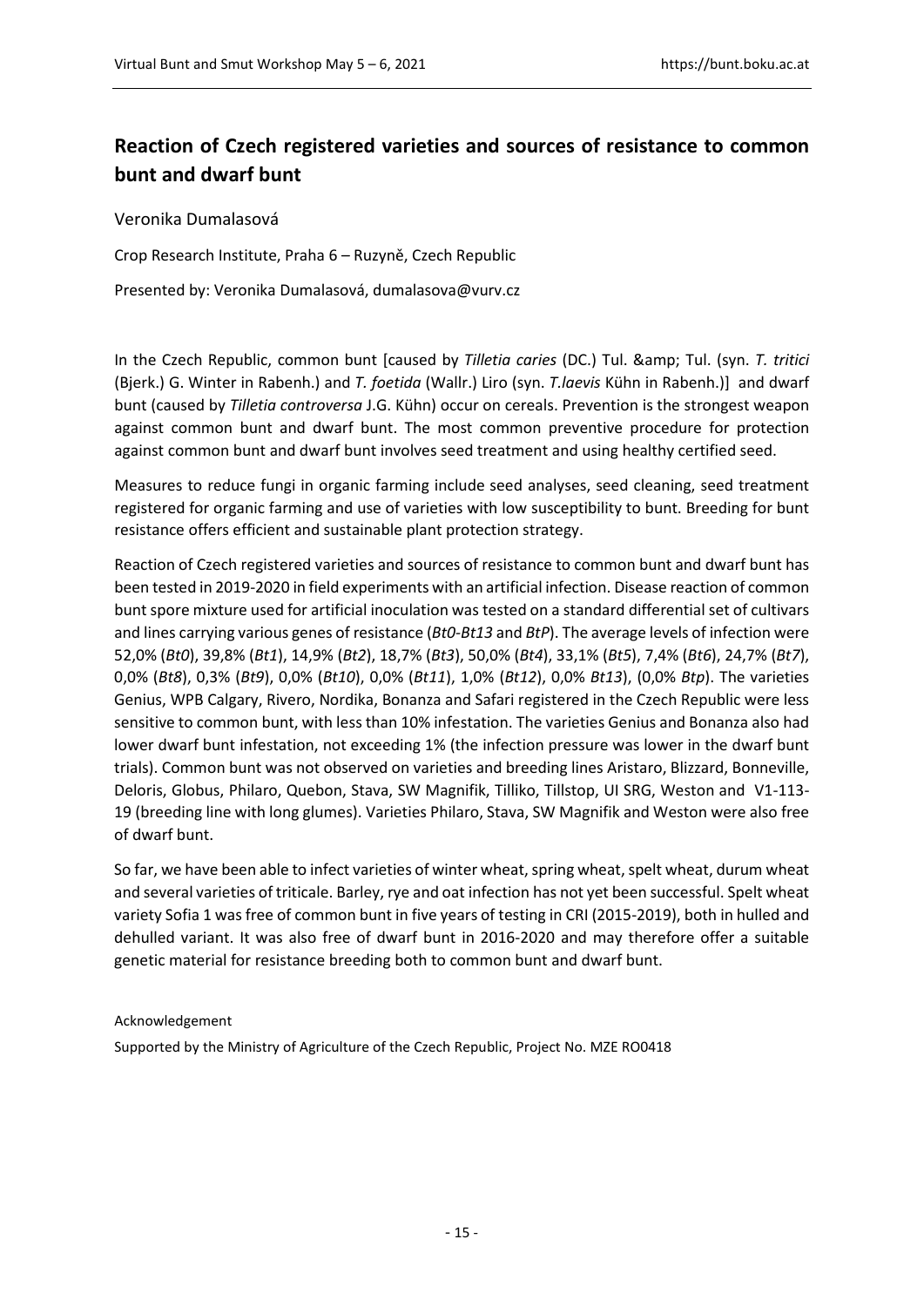### <span id="page-16-0"></span>**Evaluation of Genomic Selection methods for dwarf bunt resistance in wheat**

<span id="page-16-1"></span>Margaret Krause<sup>1</sup> | Tyler Gordon<sup>2</sup> | David Hole<sup>1</sup> | Jianli Chen<sup>3</sup>

<sup>1</sup> Utah State University | <sup>2</sup> USDA ARS | <sup>3</sup> University of Idaho

Presented by: Margaret Krause, margaret.krause@usu.edu

By utilizing minor genes for resistance to dwarf bunt (DB), caused by *Tilletia controversa* J.G. Kühn, breeders can develop wheat cultivars with quantitative resistance that complement the larger-effect *Bt* resistance genes. Marker-assisted selection (MAS) strategies become less effective when breeding for quantitative resistance conferred by many genes of small effect. Genomic selection (GS) could therefore be useful to accelerate breeding for quantitative resistance to DB. We used a set of 292 bread wheat accessions from the National Small Grains Collection to compare MAS and GS breeding strategies for increasing DB resistance. Three modeling approaches were compared: multiple linear regression (MLR) using five trait-associated markers previously identified in a genome-wide association study of the panel, GS using genome-wide markers, and a GS model incorporating the same markers used in MLR as fixed effects (GS+FIX). Prediction accuracies of the GS model (0.51-0.90) were considerably higher than for the MLR (0.19-0.74), while GS+FIX showed similar accuracies (0.49- 89) compared to GS. These results provide preliminary evidence that GS could be effective for improving DB resistance. Further studies to confirm these results in breeding populations and empirically test GS approaches for DB resistance breeding are warranted.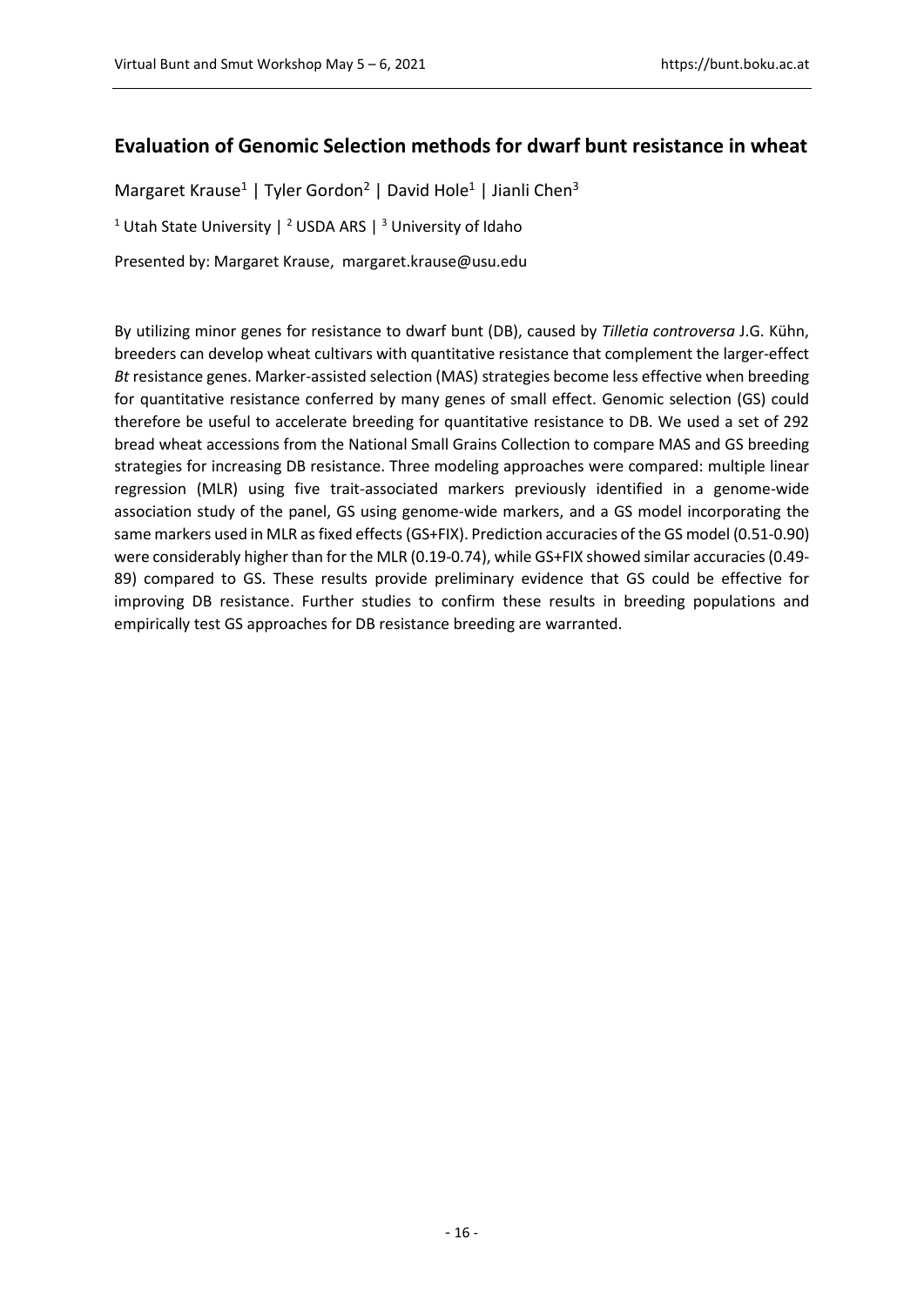# <span id="page-17-0"></span>**Summary on current research activities on resistance to bunt in winter wheat at the University of Natural Resources and Life Sciences Vienna**

<span id="page-17-1"></span>Madgalena Ehn | Barbara Steiner | Sebastian Michel | Iris Fallbacher | Anica Leonhard | Elisabeth Ritzer | Heinrich Grausgruber | Maria Buerstmayr | Hermann Buerstmayr

University of Natural Resources and Life Sciences Vienna, Institute of Biotechnology in Plant Production, Konrad Lorenz Str. 20, 3430 Tulln, Austria & Institute of Plant Breeding, Konrad Lorenz Str. 24, 3430 Tulln, Austria

Presented by: Magdalena Ehn, magdalena.ehn@boku.ac.at

We currently work on several research projects in connection to bunt resistance.

1) **Introgression project:** We develop a series of novel experimental lines harboring bunt resistance QTL from Bonneville, Blizzard or PI119333 in BC<sub>2</sub> or BC<sub>3</sub> genetic background composed of various regionally adapted winter wheat cultivars (and breeding lines). The project uses a combination of two selection techniques: on the one hand marker assisted foreground selection employing KASP markers linked to QTL on chromosomes 1A or 1B (from Blizzard or Bonneville, doi: 10.1007/s00122-020- 03708-8) or *Bt12* on 7D (from PI119333, doi: 10.1007/s10681-020-02614-w) and on the other hand genomic assisted background selection for agronomic traits.

2) **Mapping** *Bt11***:** segregating populations have been phenotyped during two seasons, and are now being genotyped using a 25k SNP platform for mapping *Bt11*.

3) **Association panel:** The same set of accessions that has been genotyped with a 90k SNP-chip and evaluated for dwarf bunt resistance by colleagues in Utah and Idaho (Gordon et al. https://doi.org/10.1007/s00122-020-03532-0) is being tested for common bunt resistance using a local bunt inoculum in Austria and will be subjected to association analysis.

4) We currently phenotype a *Triticum tauschii* **panel,** obtained from John Innes Centre Norwich, for common bunt response and aim to employ the data for association mapping of D-genome QTL.

5) Development of **TILLING** populations for the bunt resistance genes *Bt9*, *Bt12*, and the QTL on 1A and 1B. Lines possessing single *Bt* genes or QTL have been mutagenized using EMS and are currently being propagated for future phenotyping.

6) **Virulence pattern** of common bunt isolates from Austria. Based on the observation that a few previously resistant lines developed bunt symptoms in some fields we obtained a series of 8 different isolates – 6 from Michael Oberforster, AGES - and test these on a series of 40 lines with different resistance makeup, including the differential set in an inoculated field trial. This study is ongoing and should shed some slight on the mosaic of virulence in the bunt pathogen in Austria.

Acknowledgments

The project DIGIBREED receives funding from the Austrian Academy of Sciences (OeAW), DOC-fellowship No 25453 for Magdalena Ehn.

We acknowledge support through the project ECOBREED. The project ECOBREED: "Increasing the efficiency and competitiveness of organic crop breeding" has received funding from the European Union's Horizon 2020 research and innovation program under Grant Agreement No 771367. The opinions expressed and arguments employed herein do not necessarily reflect the official views of the EC. Neither the European Commission nor any person acting behalf of the Commission is responsible for the use which might be made of the information provided in this abstract.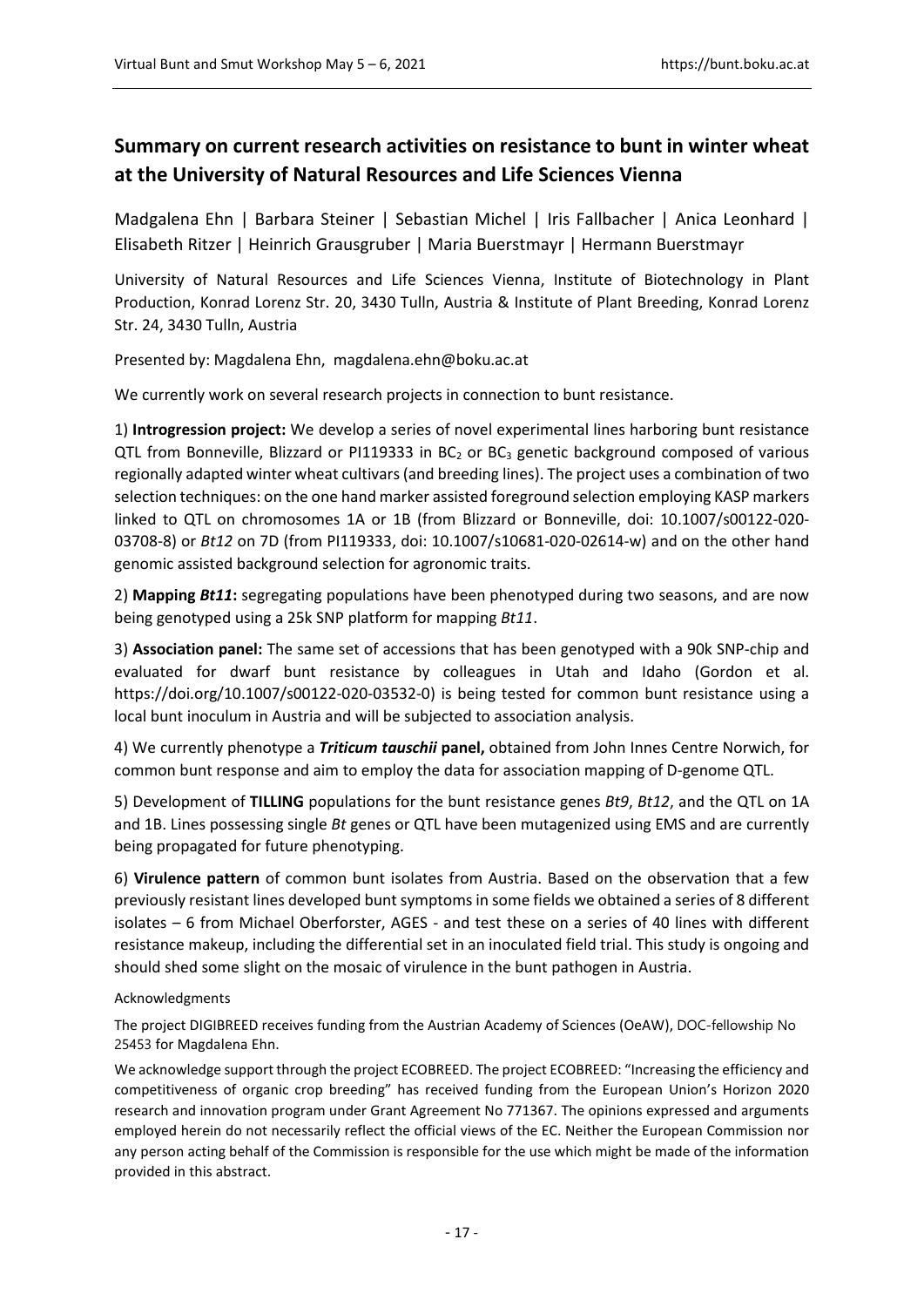### <span id="page-18-0"></span>**Starke-II NIL based common bunt resistance gene mapping**

<span id="page-18-1"></span>Dennis Kjær Christensen | Anders Borgen Agrologica, Houvej 55, DK-9550 Mariager, Denmark Presented by: Anders Borgen, borgen@agrologica.dk

NordGen has a 6 genebank accessions developed by MacKay by crossing the variety Starke-II with bunt resistant lines, and backcrossed to Starke-II about 7-8 times while maintaining resistance. The precise protocol is unfortunately lost. The NILs possesses *Bt1* (NGB-11503), *Bt5* (NGB-16106), *Bt6* (NGB-11504), *Bt9* (NGB-11505), *Bt10* (NGB-11506) and an unknown gene (NGB-16160). The accessions have already been phenotyped, and resistant lines from each accession have been selected (Borgen et al. 2018A). In the LIVESEED project, all NILs and Starke II have been genotyped with the TG25K array (Bacanovic-Sisic et al. 2021).

NILs and Starke II had all but 23-202 markers in 1-4 linkage groups in common. Linkage groups for each NIL was extracted and filtered against differential lines containing the Bt gene in question. Chromosomal locations of remaining markers were compared to suggested locations from the literature, enabling separating the major Bt gene from additional genes or QTLs.

- *Bt1* was mapped to chromosome 2B in the interval 789,867,236-801,253,554 bp.
- *Bt5* was mapped to chromosome 1B in the interval 285,345,287-285,608,205 bp. Corresponding markers in the bunt resistant varieties Globus and Tommi widely used in European bunt resistance breeding, confirms the phenotypic data indicating that these lines carry *Bt5* resistance (Borgen et al. 2018B).
- *Bt9* was remapped to chromosome 6D in the interval 469,248,476 bp 469,919,743 bp (Steffan et al. 2017; Wang et al. 2019).
- The *Bt6* NIL (NGB-11504) seemed to be identical to the Bt9 NIL (NGB-11505) indicating miss information about this line, and no conclusion is therefore drawn for *Bt6*.
- *Bt10* was remapped to chromosome 6D in the interval 1,773,421 bp 11,407,937 bp (Menzies et al. 2006).
- Unknown resistance in Starke NIL NGB-16160 is expected to be *Bt12* and was remapped to chromosome 7D in the interval 7,073,045 bp – 10,835,093 bp (Muellner et al., 2020).

All markers/intervals were analysed against the remaining 266 LIVESEED lines revealing that they were present in lines with and without the Bt gene. Whether the marker matches in other lines are linked to resistance or not is not known. An example is the presence of the *Bt12* markers in Thule III having *Bt13* (Goates 2012).

#### Acknowledgements

Thank you to NordGen for providing germplasm of the Starke-II NILs. Initial phenotyping of the NILs was supported by the COBRA-project (ERA-net CoreOrganic-II and Fonden for Økologisk Landbrug). LIVESEED projekt (H2020) supported phenotypic and genotypic data.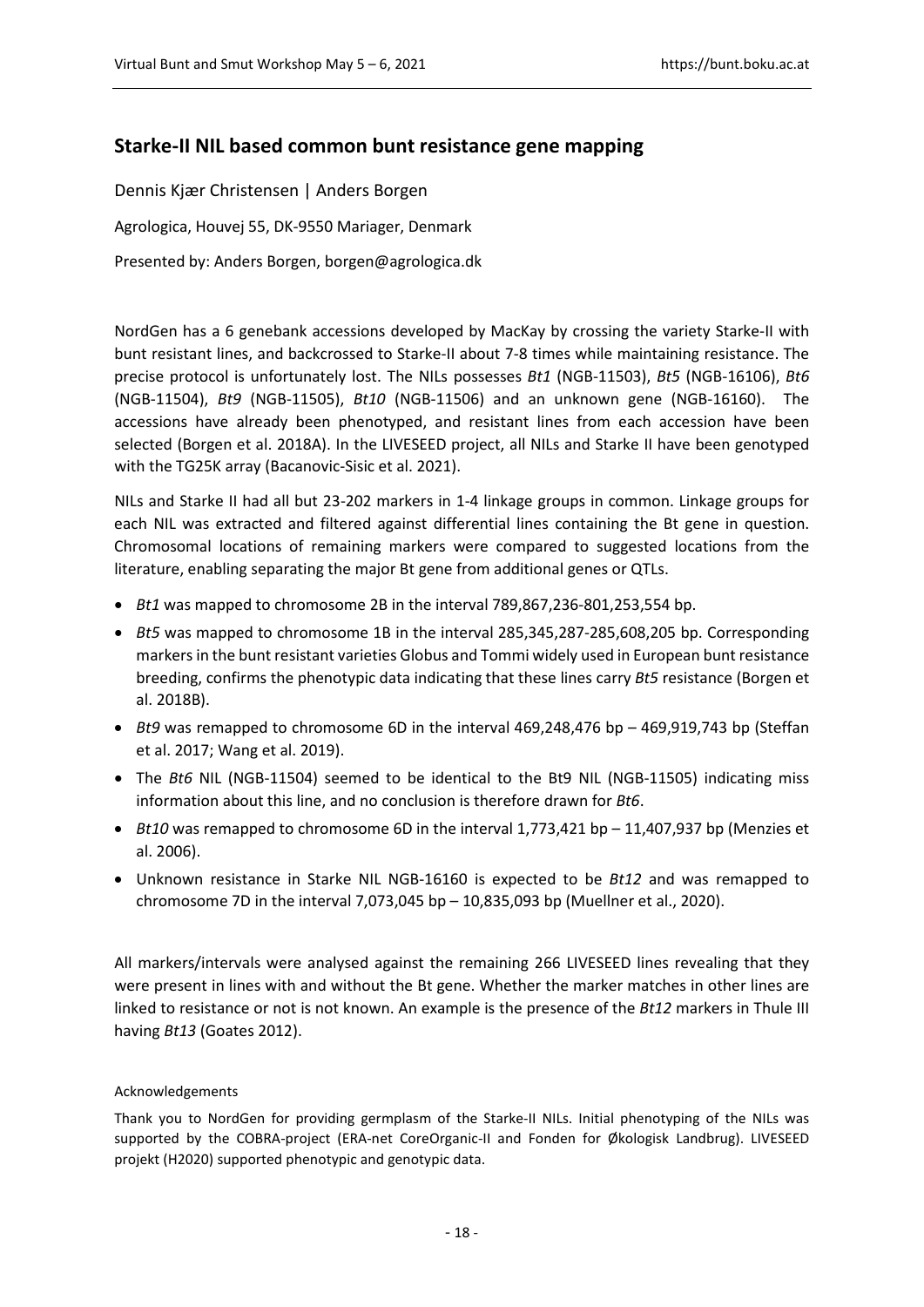#### References

- Bacanovic-Sisic, J, D Dennenmoser , A Borgen, C Vollenweider, K-J Müller, G Backes 2021: Networkbased gwas revealed several candidates of genomic regions associated with race-specific resistances to common bunt (Tilletia caries) in wheat. EUCARPIA conference: Breeding and seed sector innovations for organic food systems, March 8-10, 2021
- Borgen, A J Svensson and L Wiik 2018A: Evaluation of Nordic heritage varieties and NILs for resistance to common bunt (Tilletia caries syn. T. tritici). Abstract of the XX international Workshop on Smuts and bunts. Ed.: David Hole, Utah State University. P 19-23
- Borgen, A, G Backes, K-J Müller, A Gallehr, B Scherrer and H Spieβ 2018B: Identifying resistance genes in wheat against common bunt (Tilletia caries) by use of virulence pattern of the pathogen. 69. Tagung der Vereinigung der Pflanzenzüchter und Saatgutkaufleute Österreichs, 19-21th November 2018, HBLFA Raumberg-Gumpenstein, Irdning, Österreich.
- Goates, BJ 2012: Identification of New Pathogenic Races of Common Bunt and Dwarf Bunt Fungi, and Evaluation of Known Races Using an Expanded Set of Differential Wheat Lines. Plant Disease 96:361-369, doi: 10.1094/PDIS-04-11-0339
- Menzies, JG, R E Knox, Z Popovic, and J D Procunier (2006). Common bunt resistance gene Bt10 located on wheat chromosome 6D. Canadian Journal of Plant Science, doi: 10.4141/P06-106
- Muellner, A E, B Eshonkulov, J Hagenguth, B Pachler, S Michel, M Buerstmayr, D Hole and H Buerstmayr (2020). Genetic mapping of the common and dwarf bunt resistance gene Bt12 descending from the wheat landrace PI119333. Euphytica 216, doi: 10.1007/s10681-020-02614 w
- Steffan, P, AM Torp, A Borgen, G Backes, SK Rasmussen (2017): Mapping of common bunt resistance gene Bt9 in wheat. Theoretical and Applied Genetics, doi: 10.1007/s00122-017-2868-6
- Wang, R, T Gordon, D Hole, W Zhao, K Isham, JM Bonman, B Goates, J Chen (2019). Identification and assessment of two major QTLs for dwarf bunt resistance in winter wheat line 'IDO835'. Theor Appl Genet. 132:2755-2766. doi: 10.1007/s00122-019-03385-2.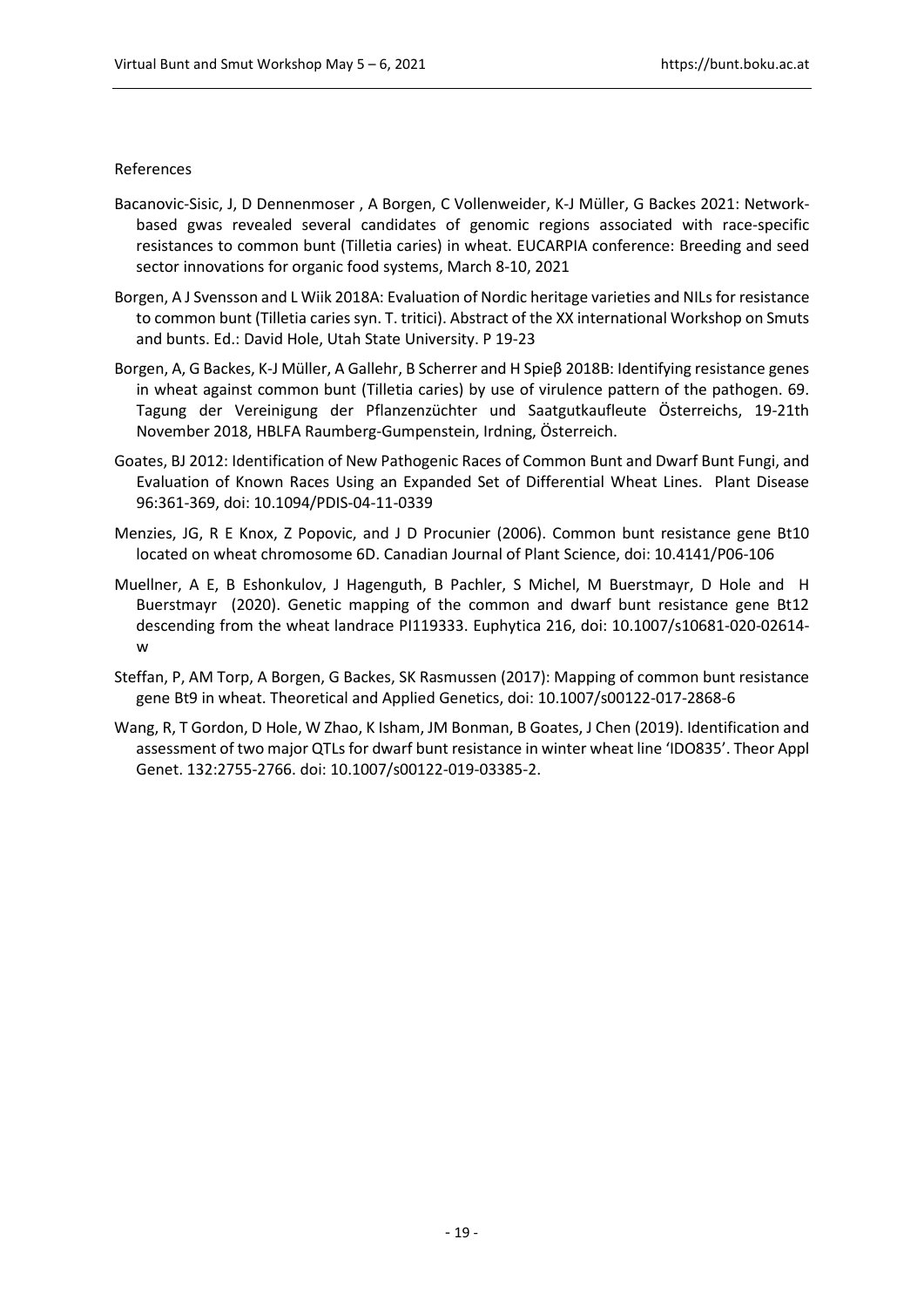# <span id="page-20-0"></span>**Bunt resistant varieties, breeding and variety development at Saatzucht-Donau, Austria**

<span id="page-20-1"></span>Christian Gladysz<sup>1</sup> | Almuth E. Müllner<sup>2</sup> | Franziska Löschenberger<sup>2</sup>

<sup>1</sup>SAATBAU LINZ eGen, Schirmerstraße 19, 4060 Leonding, Austria | <sup>2</sup>Saatzucht Donau GesmbH & Co KG, Saatzuchtstrasse 11, 2301 Probstdorf, Austria.

Presented by: Christian Gladysz, Christian.Gladysz@saatbau.com

More than 25% of the agricultural acreage and more than 20% of the arable land in Austria is under organic crop management in 2021. In parallel with the rising acreage, a continuous growth of seed borne diseases has been observed in cereals over the past decade. Hereunder the most important diseases are common bunt (*Tilletia caries*) and loose smut (*Ustilago nuda*) on wheat and barley, respectively.

In general, we have two options to compensate for the ban of fungicide treatment in organic farming: resistance breeding and (physical) sterilization of seed.

Right now, no resistance sources are in use in barley breeding against loose smut. Due to its localization inside the kernel, lose smut also detracts from physical seed treatments successfully. The only way to control loose smut in organic farming is the use of certified seed and a restrictive seed hygiene regime during seed multiplication.

For common bunt, in contrast, a limited number of resistance sources are available and currently in use in wheat breeding programs. In our organic wheat breeding program, cultivars Tillexus and Tillstop were selected from crosses with Weston (donor of *Bt10*) and local high quality wheat varieties and carry the race specific resistance gene *Bt10.* While highly effective in AGES race mixture tests, *Bt10* provides only partial resistance when tested with individual inoculum samples collected from different locations in Austria by AGES. The race spectrum can override the protective effect of single race specific resistance genes (as *Bt10* in Tillexus/Tillstop, *BtZ* in Tilliko). Due to this scattered resistance/susceptibility picture, none of the two registered varieties can be entirely recommended to Austrian organic farmers to protect their wheat from common bunt. Consequently, Saatzucht-Donau is not marketing these cultivars to Austrian farmers. In contrast to Tillexus and Tillstop, the SZD winter wheat variety Tillsano, listed in the Austrian catalogue since 2020, was identified as bunt resistant "by chance" and its – to date not fully clarified resistance – is up to now highly effective in AGES race mixture as well as individual inoculum tests. Current breeding efforts of improved bunt resistant varieties for organic farming at SZD make use of race specific as well as non-race-specific resistance - and is particularly interested in combining these resistance types in order to provide highly and durably resistant varieties to organic farmers in near future.

In conclusion, breeding for common bunt resistance is important and necessary to compensate for the not available fungicide option in organic farming. Providing Austrian farmers with varieties which combine effective resistance, high end use quality and good agronomic characteristics has already been achieved and will continue with further registrations in near future. In contrast to bunt, the problems with loose smut remain genetically unsolved till now.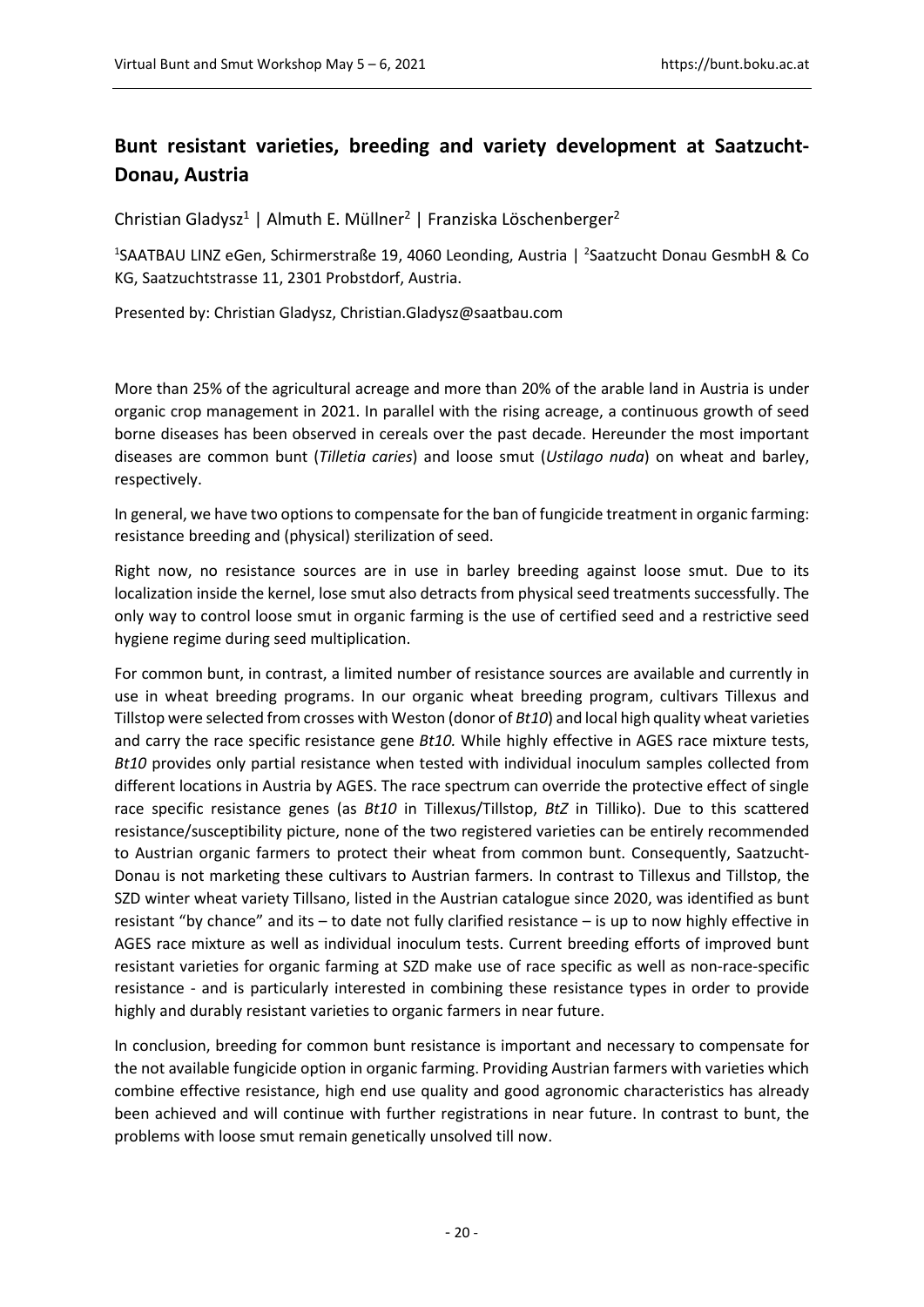### <span id="page-21-0"></span>**Studies on variability and host resistance for Karnal bunt of wheat in India**

<span id="page-21-1"></span>M. S. Saharan | Malkhan S. Gurjar | Niharika Mallick | Niranjana M. | Vinod | Rashmi Aggarwal

Division of Plant Pathology, ICAR-Indian Agricultural Research Institute, New Delhi, 110012, India

Presented by: M. S. Saharan, mssaharan7@yahoo.co.in

India harvested record wheat production of 107.20 mt from an area of 30.50 mha during 2019-20. Two diseases of wheat *viz*., Karnal bunt and head scab or *Fusarium* head blight are likely to be affected by global climate change in near future. Karnal bunt (KB) of wheat caused by *Neovossia indica (Tilletia indica)* was first reported from India by Mitra in 1931. Since then, it has been reported in other countries of South Asia (Afghanistan, Pakistan and Nepal) and from other countries of the world including Iran, Iraq, South Africa, Mexico and USA. In India, KB has been mostly severe in the north western plains zone (NWPZ) which provides wheat to the national buffer stock. The disease has not been recorded in Maharashtra, Gujarat, Orissa, Assam, Meghalaya, Karnataka, Andhra Pradesh, Tamil Nadu and Kerala. During 2013-14, 32.20 % samples were found infected with KB but during 2014-15, analysis of 12295 samples revealed KB incidence in 42.67 % samples from NWPZ. But during 2015-16 crop season, disease incidence was less as out of 8732 wheat grain samples, 25.22 % were found infected.

Pathogenic variation among *Tilletia indica* isolates collected during 2011-2015 from different Indian states have been studied by inoculating on a set of host differentials and virulent isolates causing KB have been identified. These isolates have also been characterized through molecular markers. Monosporidial lines of *T. indica* have been developed and compatible monosporidial pairs were identified by inoculating on susceptible wheat variety. Evaluation done under artificially inoculated conditions of a large number of germplasms comprising of advanced lines, popular cultivars, synthetic hexaploids, indigenous and exotic germplasm, CIMMYT Karnal bunt nursery and introgressed lines developed by using Chinese Spring and *Triticum militinae* have led to the identification of many KB resistant sources. The expected onslaught of climate change is a worrisome aspect and thus systematic efforts are required to tackle Karnal bunt of wheat which is very important from trade point of view.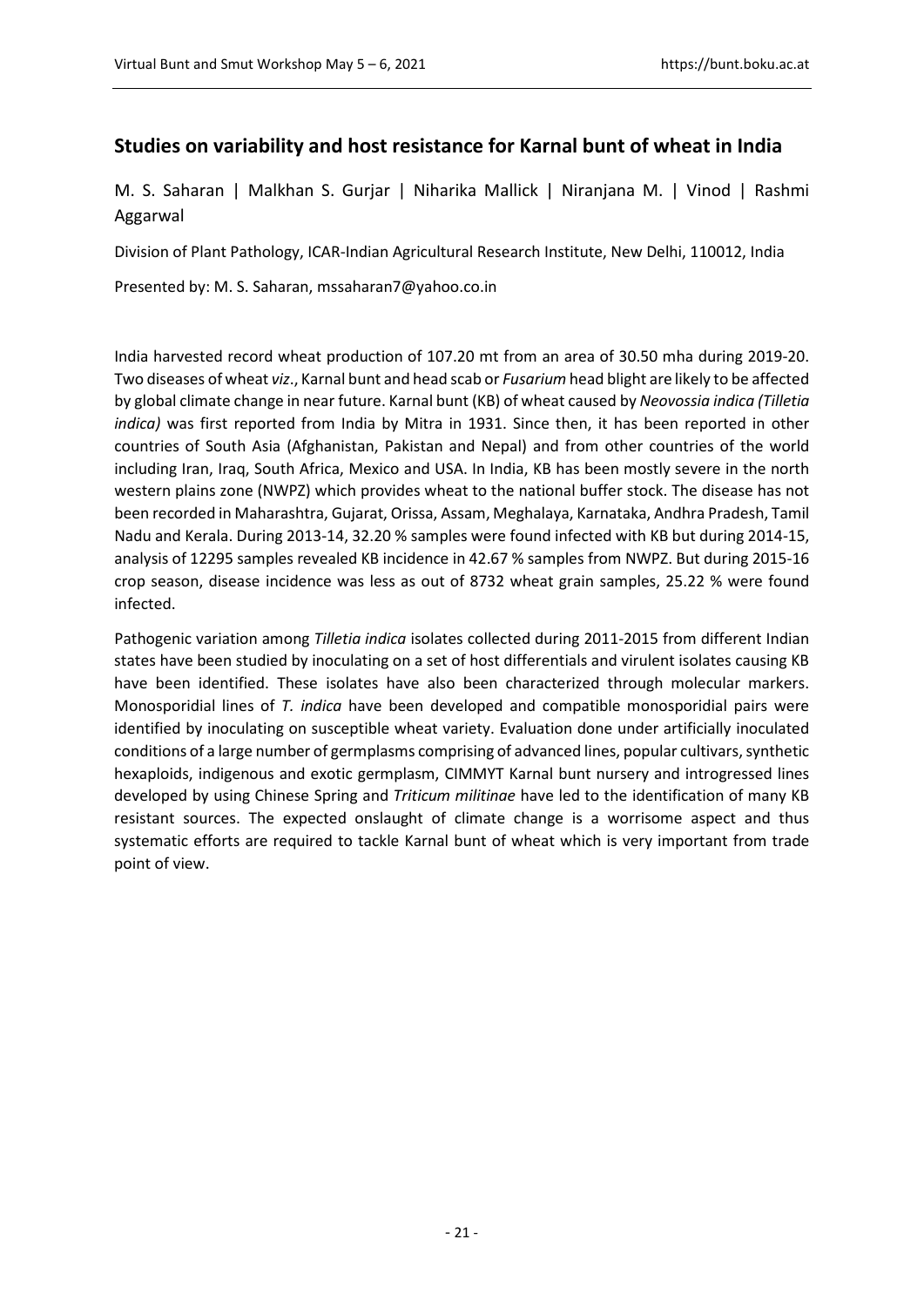### <span id="page-22-0"></span>**Bunt and smut diseases in cereal seed production**

#### <span id="page-22-1"></span>David Blöch

Raiffeisen Ware Austria AG, Raiffeisenstraße 1, 2100 Korneuburg, Austria

Presented by: David Blöch, David.Bloech@rwa.at

Sustainable agriculture needs healthy seeds. In order to ensure seed health, there are standardized methods and criteria to monitor seed quality. Officially certified seed has been revised during fieldand laboratory inspections that guarantee high quality and healthy seed. In this respect, the Federal Office for Food Safety is the responsible authority in Austria and seed companies can be authorized to carry out certain tasks on its behalf.

In Austria, the most important bunt and smut diseases are *Tilletia caries* and *Ustilago nuda,* others than those two are rare. Generally, the majority of current varieties are medium to highly susceptible to smut or bunt, yet, in recent years there was a slight increase of seed infections with these diseases. In other countries like Slovakia, Croatia and Serbia, however, there are no such problems. Basically, seed treatment is feasible in both conventional and organic farming. Despite the expanding acreage under organic production, bunt and smut is not an 'organic topic' only, but also important in conventional farming. While reasons for bunt or smut infected fields may be associated with poor seed multiplication, weather conditions, farming without good practice and sometimes variety susceptibility, the main problem is the use of farm-saved seed. Only certified seed guarantees clean seed that is free from seed-borne diseases. Also highly tolerant varieties cannot sanitize or compensate farming without good practice. WEINHAPPEL and RIEPL (2013) compared farm saved seed with certified seed and proved a higher percentage of infections with bunt in farm-saved seed. The reason for that is that seed-borne infections and contamination of soils with spores of such fungi remain in the soil for a long time.

Untreated seeds are revised within the quality inspection of the cereal seed production and only those exceeding a minimum quality standard value are placed on the market - for example 300 spores per grain of *Tilletia caries* are the upper limit for winter wheat seed and values between 10 and 300 spores per grain must be treated with an effective and registered fungicide by professional machinery. Notably, in recent years, there was an increase of seed lots that showed bunt contaminations of more than 10 spores per seed and therefore had to be treated.

In conclusion certified seed secures seed health and underlines that a good seed certification process is necessary to control seed-borne diseases. Efficient control of smut and bunt diseases also requires good agronomic practice and wide crop rotations.

#### References

Weinhappel M, Riepl E (2013) Entwicklung des Befalles mit Weizensteinbrand (*Tilletia caries*) bei Saatgut in der Biosaatgutanerkennung in Österreich und Qualitätsvergleich zu Nachbausaatgut. In: Neuhoff et al. (2013) Tagungsband der 12. Wissenschaftstagung Ökologischer Landbau. Bonn, 5. - 8. März 2013; https://orgprints.org/id/eprint/21589/1/21589\_weinhappel.pdf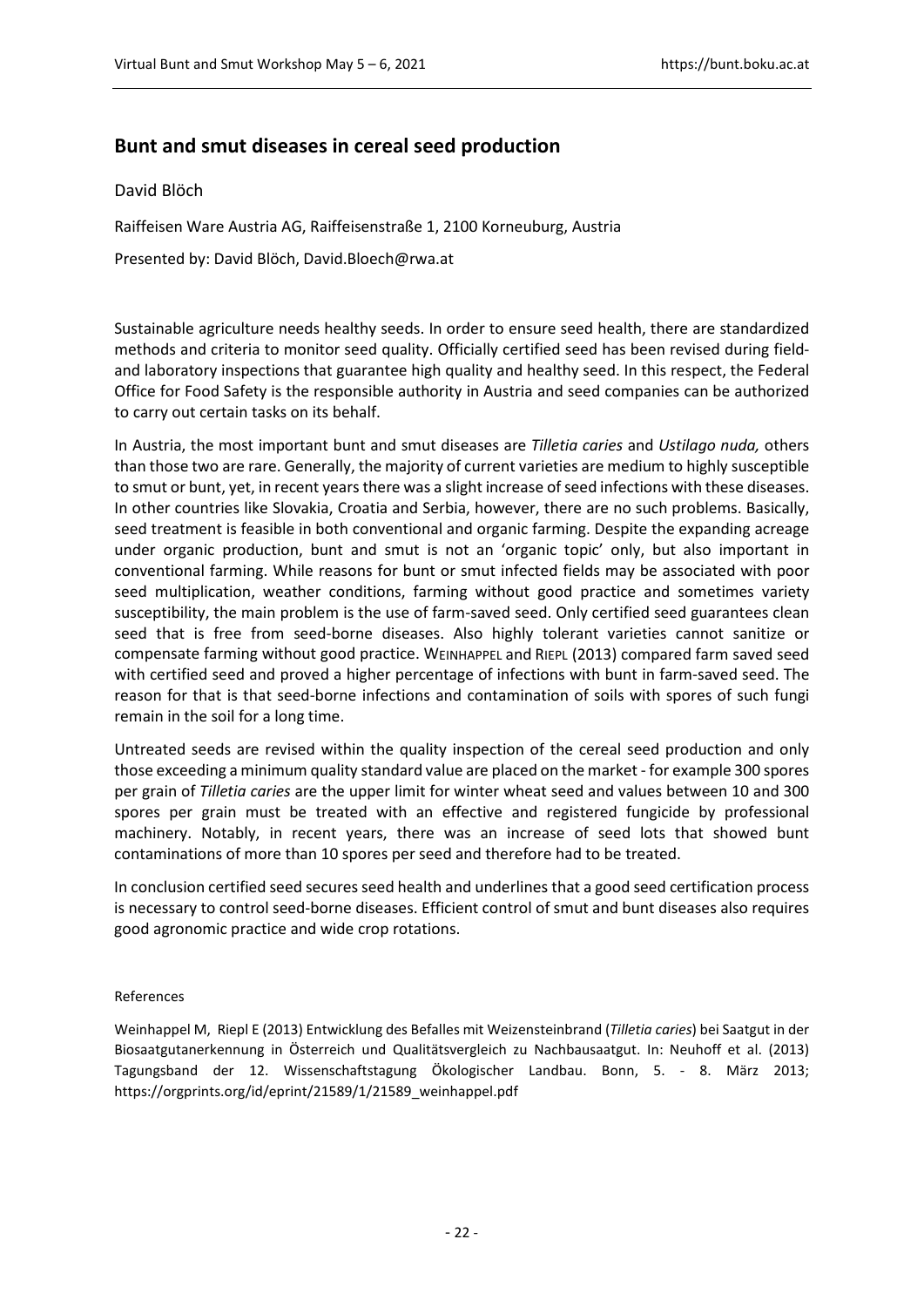## <span id="page-23-0"></span>**Bunt management in cereal seed networks: the case of Rete Semi Rurali's Community Seed Bank in Italy**

<span id="page-23-1"></span>Bettina Bussi | Matteo Petitti | Giuseppe de Santis | Riccardo Franciolini | Riccardo Bocci

#### Rete Semi Rurali

Presented by: Matteo Petitti, Bettina Bussi, matteo.petitti@semirurali.net bettinabussi@semirurali.net

Rete Semi Rurali (RSR) is an Italian umbrella organisation and seed network promoting conservation and use of agricultural biodiversity in farmers' fields. It operates a Community Seed Bank (CSB), through which it collects, regenerates and distributes local varieties, old varieties and populations to farmers and growers throughout Italy.

Seed health is a prerequisite for the independence of farmers and to guarantee access to alternative seed sources, including farm saved seeds for own use or exchange within a network. Moreover, it represents a key element in building up trust-based relationships within seed networks and between a CSB and farmers.

For cereals such as wheat, in absence of accurate laboratory tests, it is crucial to proceed with seed treatment in order to avert the risk of important seed borne diseases such as Bunt (Tilletia caries). The bunt management protocol implemented by RSR for wheat and other susceptible cereals follows two main scenarios depending on detection of the disease.

If the disease is not confirmed, the strategy of risk prevention envisages: rotations between the crops (avoiding the succession of winter cereals), the preventative use of copper for seed dressing and disease checks at critical stages of the growing cycle and at harvest.

If evidence of bunt infection has been found or is suspected, the protocol is further extended to: mowing of the wild cereals surrounding the plot, washing of the seed and the farm tools with a sodium hypochlorite solution (2%) in order to inactivate the spores.

For wheat seed dressing of small lots against bunt in Italian conditions, the use of copper oxychloride is recommended. The application rate should not exceed 75 grams of metallic copper per 100 kg of seed treated. To facilitate dispersion it is advised to mix the seed with sunflower oil, in the proportion of 2 litres per 100 kg of seed. Once the oil is mixed, the copper powder is added: this operation guarantees contact with the dressing even in case of rain. Prolonged contact with copper oxychloride may reduce the germination rate of wheat seeds, therefore, the treatment should be done immediately prior to sowing.

When cereal seed accessions are distributed through the CSB, RSR provides farmers with instructions on how to treat cereal seed against bunt and additional information on how to detect the disease and best management practices.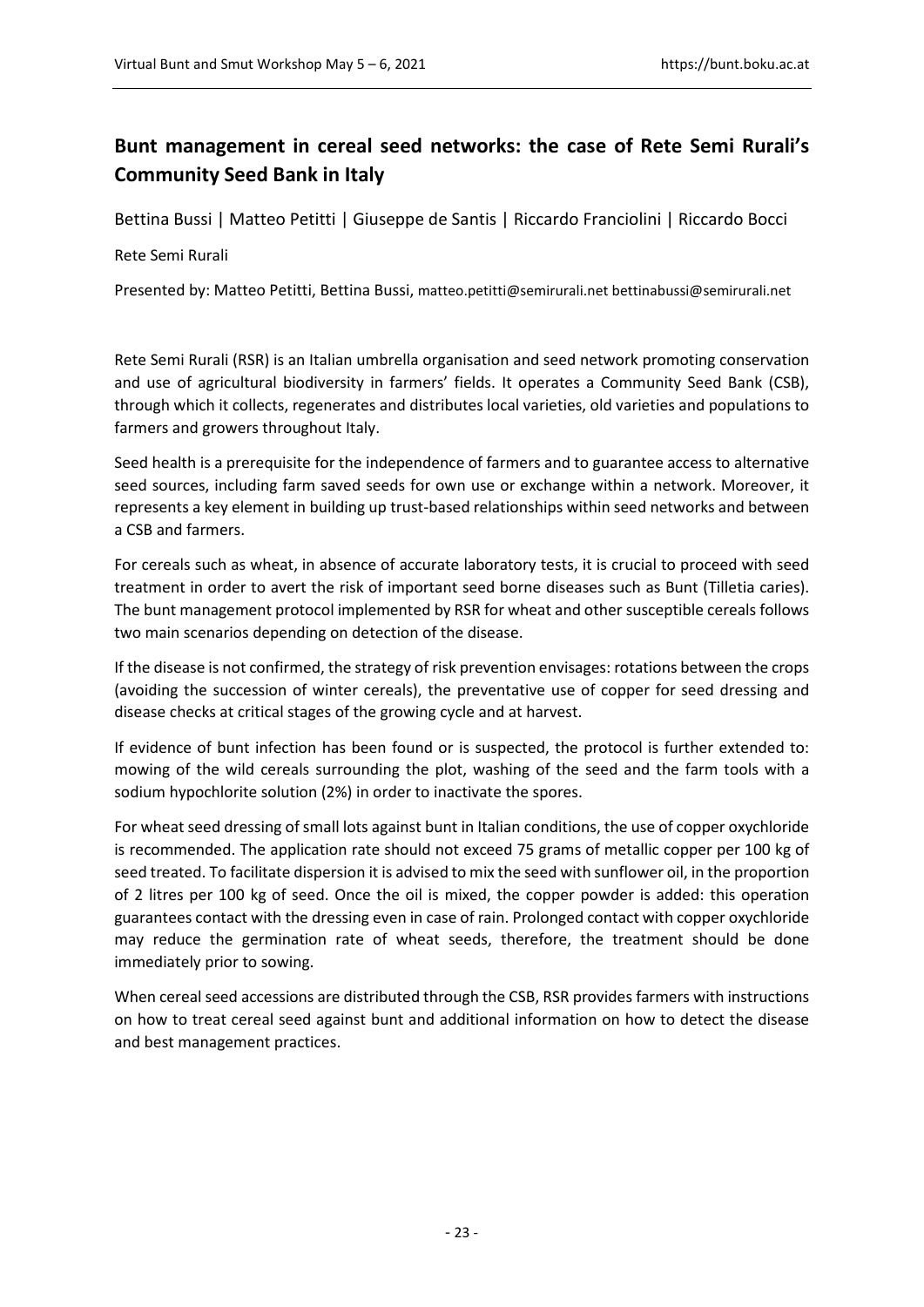### <span id="page-24-0"></span>**Control of common bunt in organic wheat cultivation**

<span id="page-24-1"></span>Lars Wiik

Hushållningssällskapet Skåne, Sweden

Presented by: Lars Wiik, lars.wiik@hushallningssallskapet.se

In wheat, appropriate seed treatment fungicides have very good effect against seed-borne common bunt, caused by *Tilletia caries/tritici* or *T. laevis*. In organic farming, other methods than chemical pesticides must be used. In a project in Sweden some ecologically acceptable methods of treatment and sanitation against common bunt were tested. Brushing the seeds, seed treatment with mustard flour, herbal extracts and other substances were tested. In a total of seventeen field trials performed in different parts of Sweden and at one location in Denmark 2017–2020, many of these countermeasures proved to have a good effect and some very good effect. Unfortunately, some of the treatments significantly reduced the number of plants, but despite this, there were treatments well worth using at farm level.